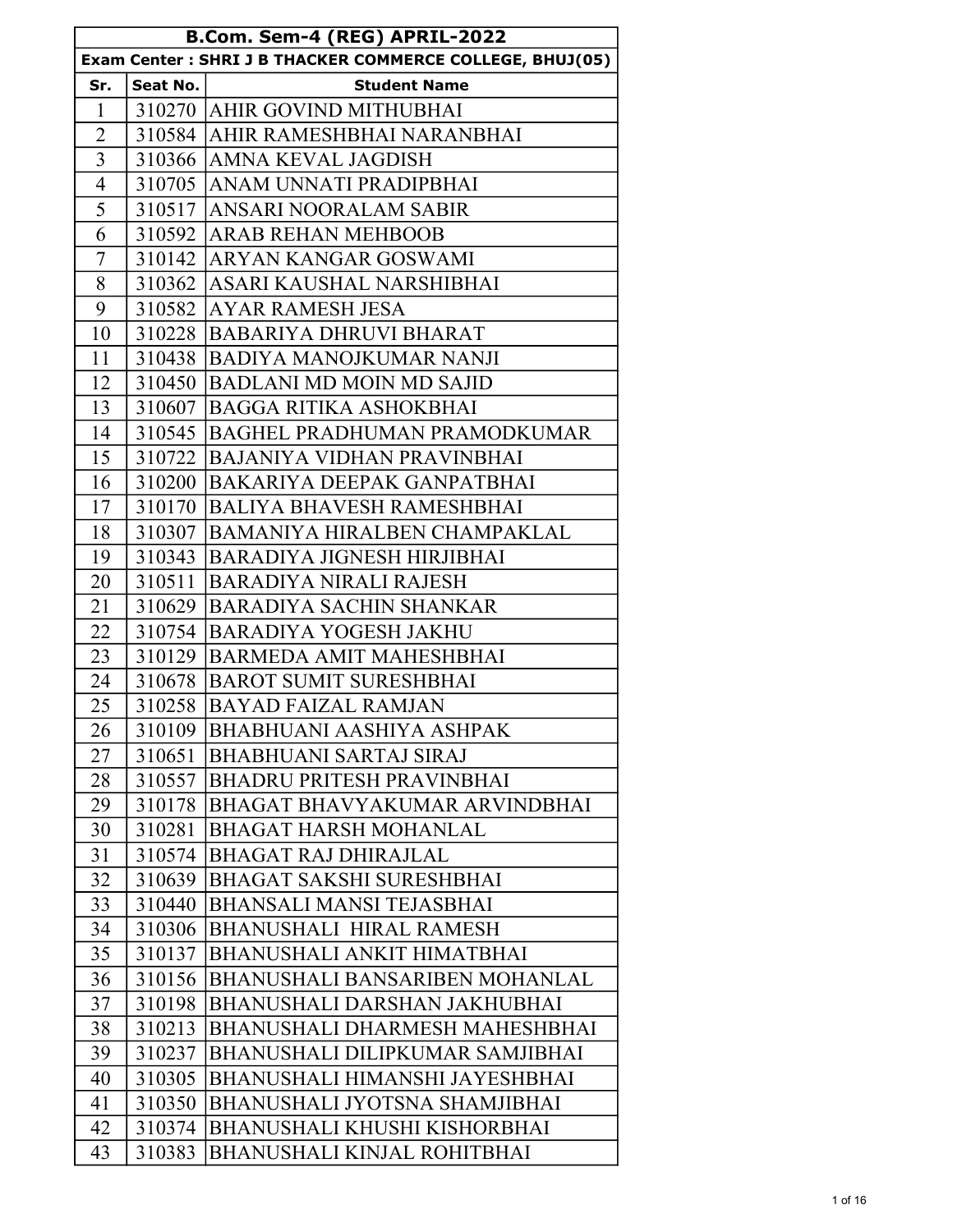| B.Com. Sem-4 (REG) APRIL-2022 |                                                          |                                         |  |
|-------------------------------|----------------------------------------------------------|-----------------------------------------|--|
|                               | Exam Center: SHRI J B THACKER COMMERCE COLLEGE, BHUJ(05) |                                         |  |
| Sr.                           | Seat No.                                                 | <b>Student Name</b>                     |  |
| 44                            |                                                          | 310384 BHANUSHALI KIRAN HEERALAL        |  |
| 45                            | 310387                                                   | <b>BHANUSHALI KISHAN DHIRAJLAL</b>      |  |
| 46                            | 310160                                                   | <b>BHANUSHALI MANOJ PRAKASH</b>         |  |
| 47                            |                                                          | 310530 BHANUSHALI PARTH MOHANBHAI       |  |
| 48                            | 310549                                                   | <b>BHANUSHALI PRATIK DHANJIBHAI</b>     |  |
| 49                            | 310559                                                   | BHANUSHALI PRIYANKA DINESHBHAI          |  |
| 50                            | 310573                                                   | <b>BHANUSHALI RAJ DIPAK</b>             |  |
| 51                            | 310586                                                   | <b>BHANUSHALI RASHMI BHIMJIBHAI</b>     |  |
| 52                            | 310606                                                   | BHANUSHALI RITESH DIPAK                 |  |
| 53                            | 310630                                                   | BHANUSHALI SAGAR HARESHBHAI             |  |
| 54                            | 310669                                                   | BHANUSHALI SHRADDHA KAMLESHBHAI         |  |
| 55                            | 310699                                                   | <b>BHANUSHALI TUSHAR JAGDISH</b>        |  |
| 56                            | 310706                                                   | BHANUSHALI URMILABEN DAYARAM            |  |
| 57                            | 310730                                                   | BHANUSHALI VIPUL KALYAN                 |  |
| 58                            | 310748                                                   | BHANUSHALI YASH ARVINDBHAI              |  |
| 59                            | 310756                                                   | BHANUSHALI YOGITA DHANJIBHAI            |  |
| 60                            | 310757                                                   | <b>BHARANI YUKTI PRAVINBHAI</b>         |  |
| 61                            | 310168                                                   | BHARATWALA BHASYA                       |  |
| 62                            | 310207                                                   | <b>BHATT DEVANSHI AMITBHAI</b>          |  |
| 63                            | 310641                                                   | <b>BHATTI SALOMI AMJAD</b>              |  |
| 64                            | 310707                                                   | BHATTI URVASHI JAYESHBHAI               |  |
| 65                            | 310265                                                   | <b>BHAVSAR FENNY MUKESHBHAI</b>         |  |
| 66                            | 310487                                                   | <b>BHAVSAR NANDISH HARESHBHAI</b>       |  |
| 67                            | 310496                                                   | BHAVSAR NEHARIKA NARENDRA               |  |
| 68                            | 310315                                                   | <b>BHIMANI JAGRUTIBEN MANSUKH</b>       |  |
| 69                            | 310344                                                   | <b>BHIMANI JINAL KANTILAL</b>           |  |
| 70                            | 310459                                                   | <b>BHOIYA MEGHNA DEVCHANDBHAI</b>       |  |
| 71                            | 310555                                                   | <b>BHOJANI PRINCE PRAKASHBHAI</b>       |  |
| 72                            | 310610                                                   | <b>BHUKERA RIZVAN ABDULBHAI</b>         |  |
| 73                            | 310509                                                   | BRAHMAN NIKULKUMAR MANUBHAI             |  |
| 74                            | 310597                                                   | BRAHMKSHTRIYA RIDDHI JITENDRA           |  |
| 75                            | 310179                                                   | <b>BUCHIYA BHIKHALAL RAMJI</b>          |  |
| 76                            | 310309                                                   | <b>BUDHBHATTI HITEN MANOJ</b>           |  |
| 77                            | 310451                                                   | <b>BUDHBHATTI MEERA HARESH</b>          |  |
| 78                            | 310711                                                   | BUDHBHATTI VAIDEHI JAYESHBHAI           |  |
| 79                            | 310737                                                   | <b>BUDHBHATTI VISHANT PRAVINCHANDRA</b> |  |
| 80                            | 310417                                                   | CHAD MAHAVIR JESHABHAI                  |  |
| 81                            | 310564                                                   | CHAD RADHABEN BHAGUBHAI                 |  |
| 82                            | 310690                                                   | <b>CHAD TEJALBEN HARIBHAI</b>           |  |
| 83                            | 310354                                                   | CHAKI KAMRUNISHA ABDULAJIJ              |  |
| 84                            | 310634                                                   | CHAKI SAHIL IQBAL                       |  |
| 85                            | 310751                                                   | CHANDRA YASH DILIPBHAI                  |  |
| 86                            | 310526                                                   | <b>CHANDRAVANSHEE PARASKUMAR</b>        |  |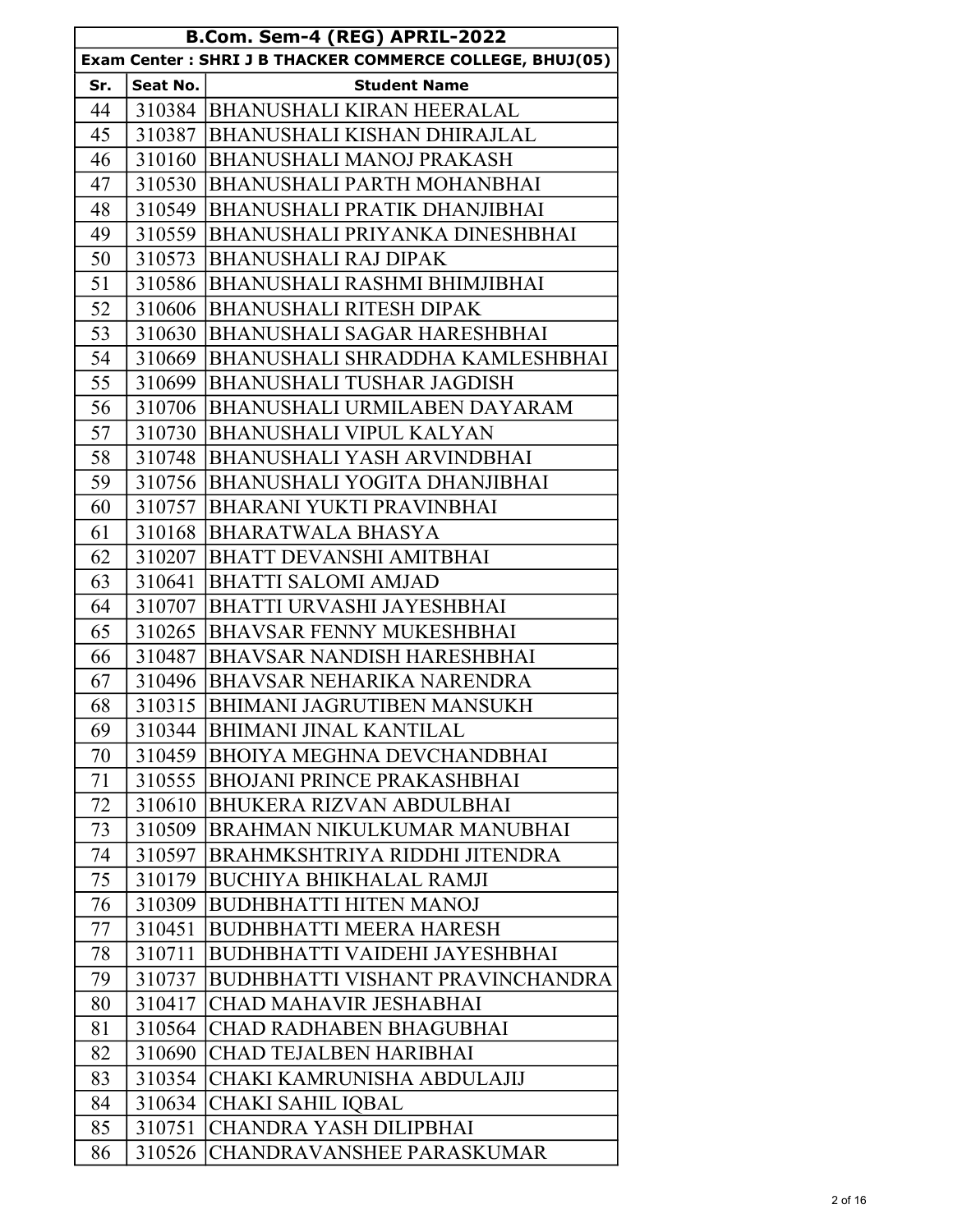| B.Com. Sem-4 (REG) APRIL-2022                            |          |                                      |
|----------------------------------------------------------|----------|--------------------------------------|
| Exam Center: SHRI J B THACKER COMMERCE COLLEGE, BHUJ(05) |          |                                      |
| Sr.                                                      | Seat No. | <b>Student Name</b>                  |
| 87                                                       |          | 310568 CHARANIYA RAHUL BABULAL       |
| 88                                                       |          | 310235 CHAUHAN DIKPALSINH ASHVINSINH |
| 89                                                       |          | 310567 CHAUHAN RAHUL HARESH          |
| 90                                                       |          | 310591 CHAUHAN RAXA JAYANTILAL       |
| 91                                                       | 310666   | İCHAUHAN SHIVANI DHANSUKHBHAI        |
| 92                                                       | 310214   | CHAVDA DHARMESHKUMAR DEVJIBHAI       |
| 93                                                       | 310224   | <b>CHAVDA DHRUTIK KANJI</b>          |
| 94                                                       | 310408   | <b>CHAVDA LALJI VIRAM</b>            |
| 95                                                       | 310502   | CHAVDA NIDHI NARENDRABHAI            |
| 96                                                       | 310551   | CHAVDA PRATIKBHAI GOPALBHAI          |
| 97                                                       | 310667   | CHAVDA SHIVANI KANJI                 |
| 98                                                       | 310275   | CHAWDA HARDIKKUMAR DEVJIBHAI         |
| 99                                                       | 310346   | CHAWDA JINSI HARESH                  |
| 100                                                      | 310221   | CHHABHAIYA DHRUMILKUMAR              |
| 101                                                      | 310747   | <b>CHOTHANI VYOM NARANBHAI</b>       |
| 102                                                      | 310144   | <b>DABHI ASHISH DINESHBHAI</b>       |
| 103                                                      |          | 310604 DABHI RIDHAM ASHOK            |
| 104                                                      | 310692   | <b>DADAGA TIRTH MANOJKUMAR</b>       |
| 105                                                      | 310267   | <b>DAMA GAUTAM DINESH BHAI</b>       |
| 106                                                      | 310335   | <b>DAMA JAYKUMAR HARESH</b>          |
| 107                                                      | 310147   | DANGAR ASHOK SHAMJIBHAI              |
| 108                                                      | 310149   | DANGAR ASHWIN HARIBHAI               |
| 109                                                      | 310507   | DANGAR NIKITA RAJESHBHAI             |
| 110                                                      | 310578   | DANGAR RAJANKUMAR DHANJIBHAI         |
| 111                                                      | 310243   | DANICHA DIPAK DEVJI                  |
| 112                                                      |          | 310758 DARAD YUVRAJSINH KISHORSINH   |
| 113                                                      |          | 310317 DARAJI JANKI VIMALBHAI        |
| 114                                                      |          | 310400 DARJI KUMKUM MAHESHBHAI       |
| 115                                                      |          | 310462 DARJI MINAL ANAND             |
| 116                                                      | 310197   | DARSHAN DEVGAR GOSWAMI               |
| 117                                                      | 310206   | <b>DAVDA DEV HIMANSHU</b>            |
| 118                                                      | 310673   | <b>DAVDA SHUBHAM RAJESH</b>          |
| 119                                                      | 310184   | <b>DAVE BHUMIT BHARATBHAI</b>        |
| 120                                                      | 310318   | DAYANI JANKI SHANTILAL               |
| 121                                                      | 310353   | DESAI KAMLESH RAJABHAI               |
| 122                                                      | 310688   | <b>DEVLIYA TARUNA PRAFUL</b>         |
| 123                                                      | 310218   | DHILA VISHNU HAMIRABHAI              |
| 124                                                      | 310115   | <b>DHOBI ABDUL HUSEN</b>             |
| 125                                                      | 310199   | DHOLU DARSHANABEN HARESHBHAI         |
| 126                                                      | 310331   | <b>DHOLU JAYDIP AMBALAL</b>          |
| 127                                                      | 310455   | DHOLU MEET CHHAGANLAL                |
| 128                                                      | 310553   | DHOLU PREETKUMAR PRAVINBHAI          |
| 129                                                      | 310618   | <b>DHOLU RONAK BABULAL</b>           |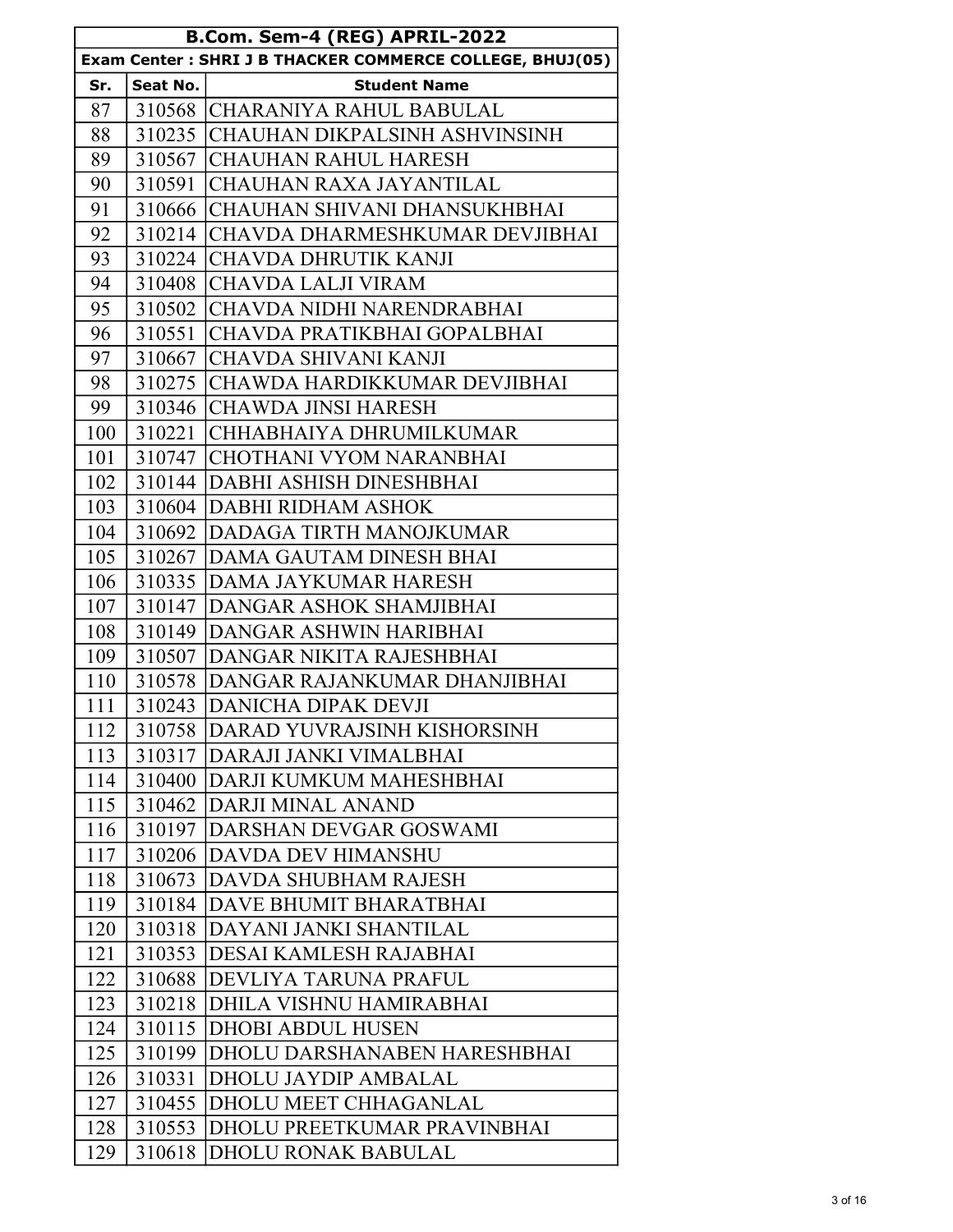| B.Com. Sem-4 (REG) APRIL-2022 |          |                                                          |
|-------------------------------|----------|----------------------------------------------------------|
|                               |          | Exam Center: SHRI J B THACKER COMMERCE COLLEGE, BHUJ(05) |
| Sr.                           | Seat No. | <b>Student Name</b>                                      |
| 130                           |          | 310683 DHUVA SURESH KUMAR MEGHJIBHAI                     |
| 131                           |          | 310401 DIVANI KUMKUM BHARATKUMAR                         |
| 132                           |          | 310310 DORU HITESHKUMAR SHAMJIBHAI                       |
| 133                           |          | 310252 DOSHI DIYA DIPAK                                  |
| 134                           |          | 310749 DOSHI YASH KETAN                                  |
| 135                           |          | 310652   DUBEY SATISHKUMAR RAMNATH                       |
| 136                           |          | 310454 DUDIYA MEET BHADRESH                              |
| 137                           |          | 310118 FAKIRBAVA ABHAS RAHEMTULA                         |
| 138                           |          | 310126 FAKIRBAVA ALTAF NURMAMAD                          |
| 139                           |          | 310190 FOFINDI CHARMI VINOD                              |
| 140                           |          | 310746 FOFINDI VRUTIKA YOGESH                            |
| 141                           | 310173   | GADHAVI BHAVIKA GOPALBHAI                                |
| 142                           |          | 310277 GADHAVI HARI MOHAN                                |
| 143                           | 310603   | <b>GADHAVI RIDHAM RAMBHAI</b>                            |
| 144                           | 310608   | GADHAVI RIYA DINESHBHAI                                  |
| 145                           | 310361   | GADHECHA KATHAN KISHOR                                   |
| 146                           | 310276   | <b>GADHVI HARI GOPAL</b>                                 |
| 147                           | 310210   | <b>GAGAL DHANBAI KANJI</b>                               |
| 148                           | 310238   | <b>GAGAL DINESH DAMJI</b>                                |
| 149                           | 310386   | <b>GAGAL KISHAN KANJI</b>                                |
| 150                           | 310390   | <b>GAGAL KISHANBHAI VELABHAI</b>                         |
| 151                           | 310464   | <b>GAGAL MITESH HARI</b>                                 |
| 152                           | 310542   | <b>GAGAL PRABHULAL GOPAL</b>                             |
| 153                           | 310583   | <b>GAGAL RAMESHBHAI HARIBHAI</b>                         |
| 154                           | 310143   | <b>GAGDA ASHIF SULEMAN</b>                               |
| 155                           | 310616   | <b>GAJARA ROHIT HITENDRA</b>                             |
| 156                           | 310460   | <b>GAJJAR MIHIR PRAKASHBHAI</b>                          |
| 157                           | 310359   | GAJRA KARNKUMAR SHAMBHURAM                               |
| 158                           | 310375   | GAJRA KHUSHI JAGDISBHBHAI                                |
| 159                           | 310491   | <b>GAJRA NAYAN DEVJI</b>                                 |
| 160                           | 310256   | <b>GANATRA ESHITA VIPULBHAI</b>                          |
| 161                           | 310544   | <b>GANATRA PRACHI HITESH</b>                             |
| 162                           | 310589   | <b>GANATRA RAVI AMULBHAI</b>                             |
| 163                           | 310264   | <b>GANDHI FENIL BHARAT</b>                               |
| 164                           | 310377   | GANDHI KHUSHI NILESHBHAI                                 |
| 165                           | 310682   | <b>GARODA SURAJKUMAR KHIMJIBHAI</b>                      |
| 166                           | 310161   | <b>GARVA BHARAT JAGDISHBHAI</b>                          |
| 167                           | 310191   | <b>GARVA CHETANKUMAR NANJI</b>                           |
| 168                           | 310192   | <b>GARVA CHIRAG HARILAL</b>                              |
| 169                           | 310465   | <b>GARVA MITESH SAMJIBHAI</b>                            |
| 170                           | 310725   | GARVA VIJAY SHANKARBHAI                                  |
| 171                           | 310547   | <b>GEDIYA PRASHANT VIJAYBHAI</b>                         |
| 172                           | 310612   | <b>GHADGE ROHAN RAJENDRA</b>                             |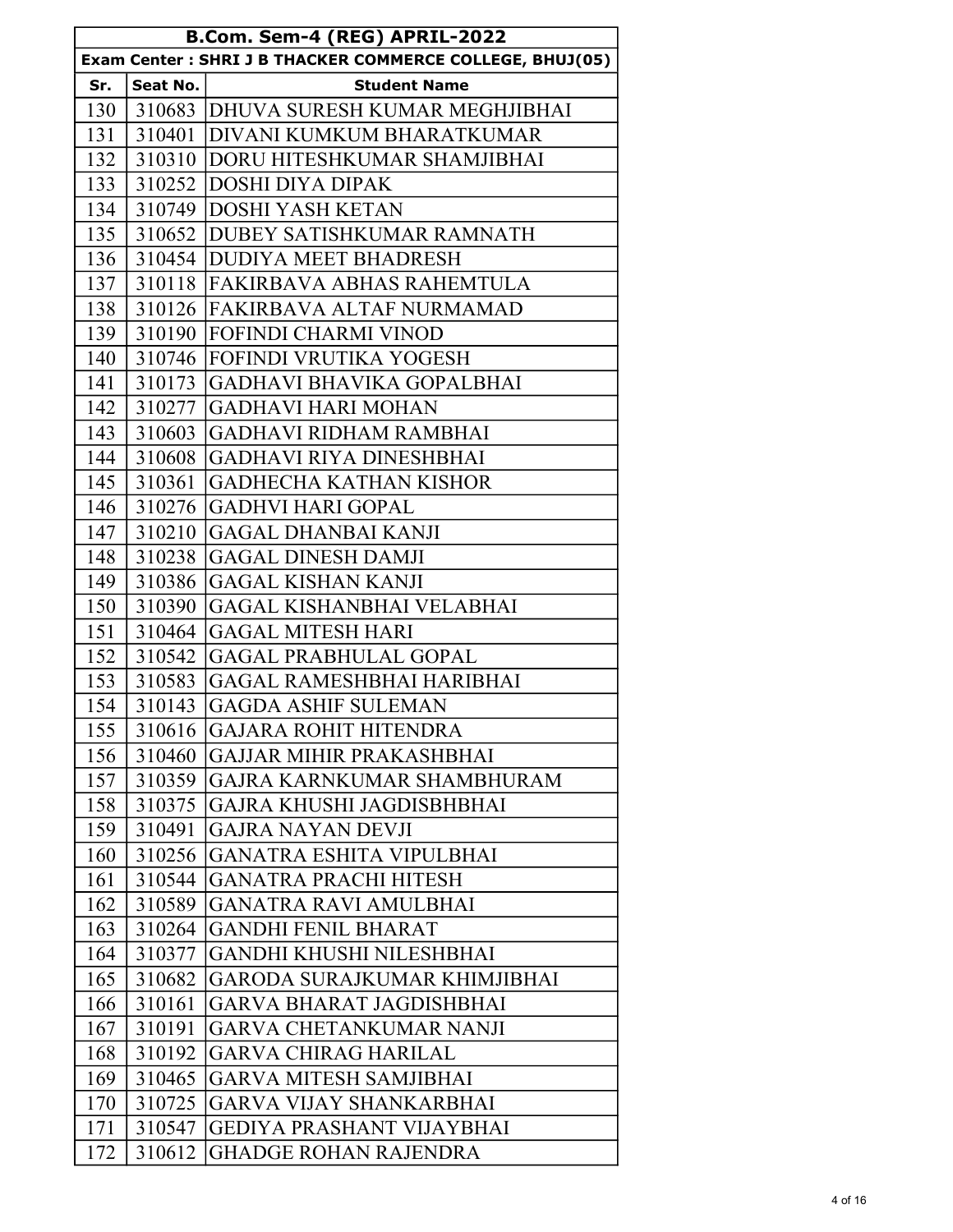| B.Com. Sem-4 (REG) APRIL-2022 |          |                                                          |
|-------------------------------|----------|----------------------------------------------------------|
|                               |          | Exam Center: SHRI J B THACKER COMMERCE COLLEGE, BHUJ(05) |
| Sr.                           | Seat No. | <b>Student Name</b>                                      |
| 173                           | 310674   | <b>GODAVARIYA SMIT SANDEEPBHAI</b>                       |
| 174                           | 310339   | <b>GOGARI JEET MANILAL</b>                               |
| 175                           | 310169   | <b>GOR BHAVESH PRAKASHBHAI</b>                           |
| 176                           | 310188   | <b>GOR BRINDA PRAFUL BHAI</b>                            |
| 177                           | 310225   | <b>GOR DHRUV JIGNESH</b>                                 |
| 178                           | 310253   | <b>GOR DRASHTI MAHESHBHAI</b>                            |
| 179                           | 310283   | <b>GOR HARSH RAVINDRA</b>                                |
| 180                           | 310292   | <b>GOR HEM KULIN</b>                                     |
| 181                           | 310432   | <b>GOR MALAV NIMISH</b>                                  |
| 182                           | 310479   | <b>GOR MURTI JITESH</b>                                  |
| 183                           | 310598   | <b>GOR RIDDHI RAJESHBHAI</b>                             |
| 184                           | 310720   | <b>GOR VATSAL JAGDISHBHAI</b>                            |
| 185                           | 310186   | <b>GORANI BRIJESH PRAKASHBHAI</b>                        |
| 186                           | 310734   | <b>GORI VISHAL PRAVINBHAI</b>                            |
| 187                           | 310135   | GOSWAMI ANJANI MAHESHGIRI                                |
| 188                           | 310175   | <b>GOSWAMI BHAVINPURI RAJESHPURI</b>                     |
| 189                           | 310201   | <b>GOSWAMI DEEPALI NAVINGAR</b>                          |
| 190                           | 310334   | GOSWAMI JAYGIRI ASHWINGIRI                               |
| 191                           | 310403   | <b>GOSWAMI KUNALGIRI HITESHGIRI</b>                      |
| 192                           | 310456   | GOSWAMI MEETGAR BHAGVANGAR                               |
| 193                           | 310550   | GOSWAMI PRATIK GHANSHYMBHARTHI                           |
| 194                           | 310655   | <b>GOSWAMI SAVANBHARTHI</b>                              |
| 195                           | 310670   | GOSWAMI SHREYASHGIRI CHETANGIRI                          |
| 196                           | 310505   | <b>GOYAL NIKHIL MULJIBHAI</b>                            |
| 197                           | 310752   | <b>GOYAL YASHVIBEN DINESHBHAI</b>                        |
| 198                           | 310219   | <b>GUSAI DHRUHAN HASWINBHAI</b>                          |
| 199                           | 310405   | GUSAI LAKHANGIRI HARDEVGIRI                              |
| 200                           | 310570   | <b>GUSAI RAJ MUKESHGAR</b>                               |
| 201                           | 310620   | <b>GUSAI RUCHITA DHARMENDRA</b>                          |
| 202                           | 310721   | HALAI VENISH VINODKUMAR                                  |
| 203                           |          | 310647 HALPANI SANGITABEN AMRUTLAL                       |
| 204                           |          | 310329 HARIJAN JAYDEEPKUMAR BABUBHAI                     |
| 205                           | 310576   | HATHI RAJAN PRAKASHCHANDRA                               |
| 206                           | 310648   | <b>HEMANI SANIYA RAHIM</b>                               |
| 207                           |          | 310259 HINGORA FAIZAN OSMANGANI                          |
| 208                           | 310311   | HINGORA IRFANAHEMAD ISMAIL                               |
| 209                           |          | 310269 HIRANI GOPI HARISH                                |
| 210                           |          | 310429 JABUANI MAITRI SURESHKUMAR                        |
| 211                           | 310675   | <b>JABUANI SMITKUMAR BHARATBHAI</b>                      |
| 212                           | 310500   | <b>JABUVANI NIDHI DEVENDRABHAI</b>                       |
| 213                           | 310123   | <b>JADEJA AJAYSINH GAJENDRASINH</b>                      |
| 214                           | 310124   | <b>JADEJA AJAYSINH PRUTHVIRAJSINH</b>                    |
| 215                           | 310133   | JADEJA ANJALIBA KANAKSINH                                |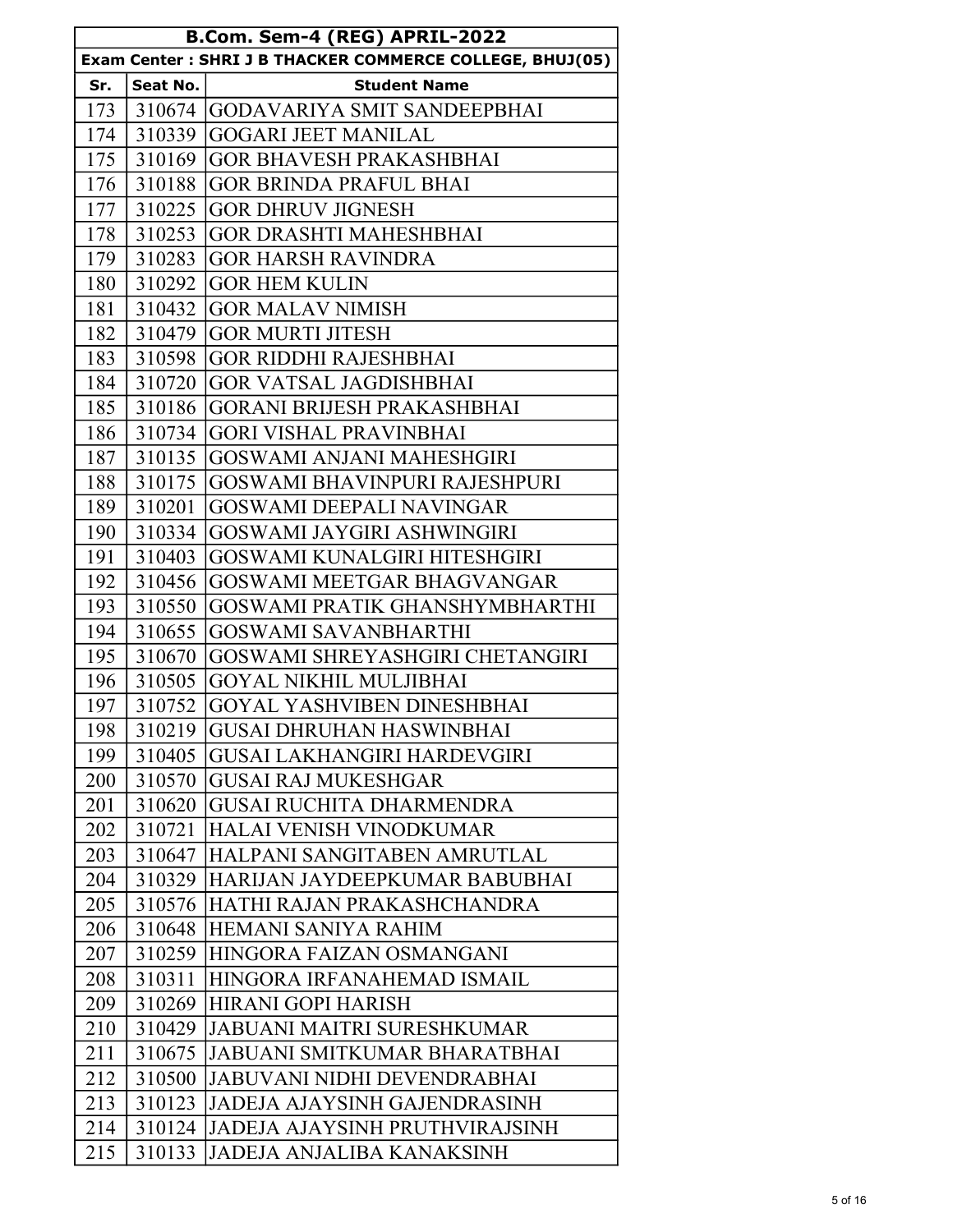| B.Com. Sem-4 (REG) APRIL-2022                            |          |                                         |
|----------------------------------------------------------|----------|-----------------------------------------|
| Exam Center: SHRI J B THACKER COMMERCE COLLEGE, BHUJ(05) |          |                                         |
| Sr.                                                      | Seat No. | <b>Student Name</b>                     |
| 216                                                      |          | 310163 JADEJA BHARATSINH SARUPAJI       |
| 217                                                      |          | 310187 JJADEJA BRIJRAJSINH KISHORSINH   |
| 218                                                      |          | 310216 JADEJA DHARMRAJSINH SURENDRASINH |
| 219                                                      |          | 310230 JADEJA DHRUVRAJSINH KARANSINH    |
| 220                                                      |          | 310247 JJADEJA DIVYABA DALPATSINH       |
| 221                                                      |          | 310284 JADEJA HARSHDEEPSINH VISHALSINH  |
| 222                                                      |          | 310286 JADEJA HARSHINIBA ANIRUDHSINH    |
| 223                                                      | 310320   | JADEJA JASHPALSINH BHUPENDRASINH        |
| 224                                                      |          | 310337 JJADEJA JAYRAJSINH RANJITSINH    |
| 225                                                      |          | 310360 JADEJA KARTIKSINH HOTHUJI        |
| 226                                                      | 310398   | JADEJA KULDIPSINH MAHIPATSINH           |
| 227                                                      | 310407   | <b>JADEJA LAKIRAJSINH DILAVARSINH</b>   |
| 228                                                      |          | 310433 JJADEJA MALAVRAJSINH MANOHARSINH |
| 229                                                      |          | 310445 JJADEJA MANVIJAYSINH BALVANTSINH |
| 230                                                      |          | 310449 JADEJA MAYURSINH AJITSINH        |
| 231                                                      |          | 310457 JADEJA MEETRAJSINH               |
| 232                                                      |          | 310466 JADEJA MITRAJSINH BEERENDRASINH  |
| 233                                                      |          | 310579 JADEJA RAJDIPSINH CHANUBHA       |
| 234                                                      |          | 310580 JADEJA RAJVEERSINH SURYASINH     |
| 235                                                      | 310585   | <b>JADEJA RANJEETSINH DEVUBHA</b>       |
| 236                                                      | 310625   | <b>JADEJA RUSHITRAJSINH GIRIRAJSINH</b> |
| 237                                                      | 310650   | <b>JADEJA SAPNABA AJITSINH</b>          |
| 238                                                      | 310659   | <b>JADEJA SHAKTISINH DILUBHA</b>        |
| 239                                                      | 310703   | JADEJA UDESINH VIRAJI                   |
| 240                                                      | 310712   | JADEJA VAISHALIBA PRADEEPSINH           |
| 241                                                      |          | 310726 JADEJA VIJAYRAJSINH KANAKSINH    |
| 242                                                      |          | 310759 JADEJA YUVRAJSINH BHURUBHA       |
| 243                                                      |          | 310443 JAKHARIYA MANTHAN KISHORBHAI     |
| 244                                                      |          | 310615 JARU ROHIT GANGARAM              |
| 245                                                      | 310257   | <b>JAT FAIZAL ISHAK</b>                 |
| 246                                                      | 310391   | <b>JAT KONEN IBRAHIM</b>                |
| 247                                                      | 310644   | <b>JAT SAMEENABAI KASAM</b>             |
| 248                                                      | 310638   | <b>JOBANPUTRA SAKSHI KAMLESH</b>        |
| 249                                                      | 310485   | <b>JODHANI NANDAN DEVJI</b>             |
| 250                                                      | 310138   | <b>JOGAL ANSHU AMRUTLAL</b>             |
| 251                                                      | 310121   | <b>JOSHI ABHISHEK MAHENDRABHAI</b>      |
| 252                                                      | 310204   | <b>JOSHI DEV ALPESH</b>                 |
| 253                                                      | 310217   | <b>JOSHI DHARVI ASHWINBHAI</b>          |
| 254                                                      | 310321   | <b>JOSHI JATINKUMAR DILIPBHAI</b>       |
| 255                                                      | 310396   | JOSHI KRUSHNA RAJESHBHAI                |
| 256                                                      | 310428   | <b>JOSHI MAITREE BHAVESHBHAI</b>        |
| 257                                                      | 310415   | JUNEJA MAHAMMADRAFIK ANVAR              |
| 258                                                      | 310593   | <b>JUNEJA REHAN MAHAMADRAFIK</b>        |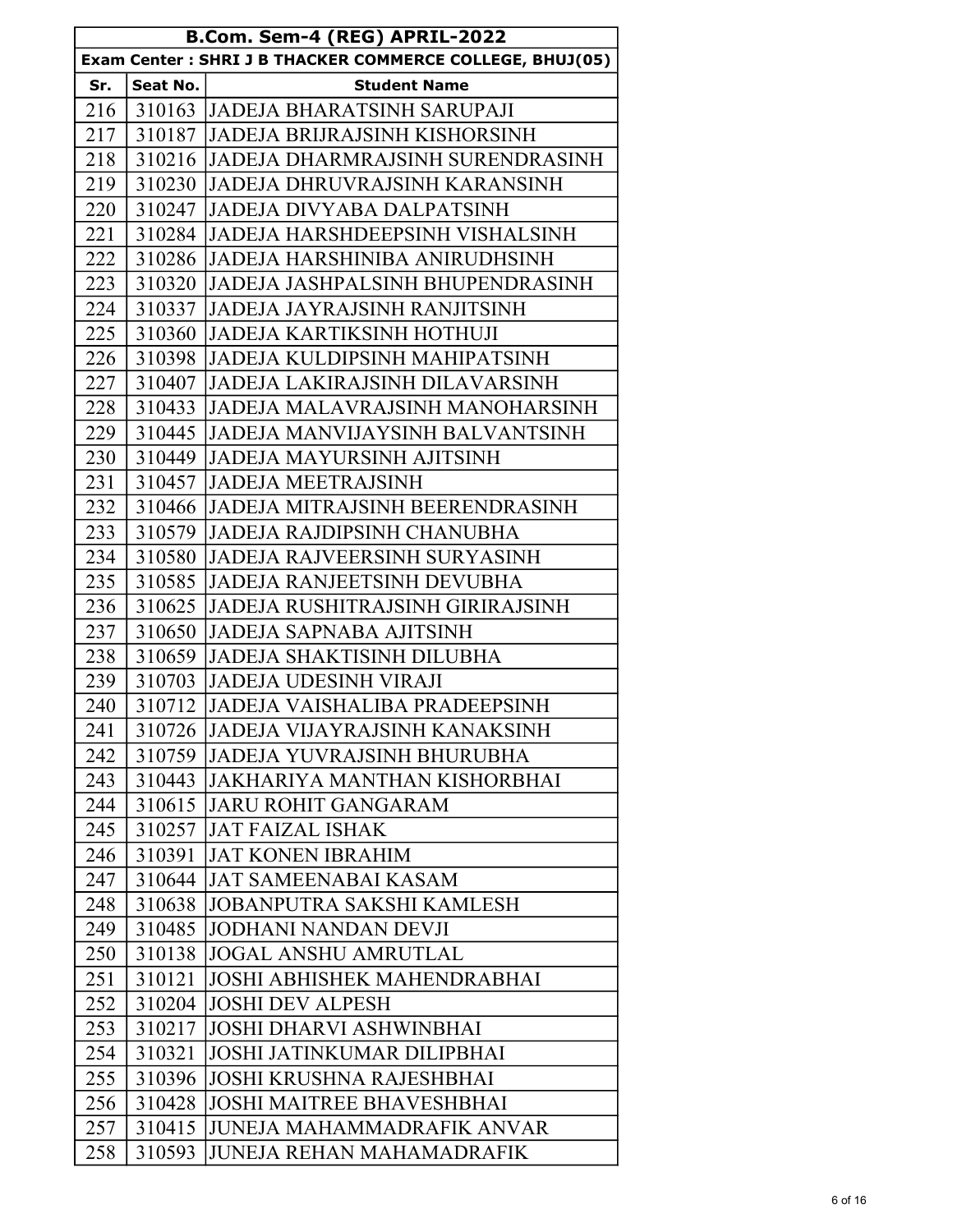| B.Com. Sem-4 (REG) APRIL-2022                            |          |                                      |
|----------------------------------------------------------|----------|--------------------------------------|
| Exam Center: SHRI J B THACKER COMMERCE COLLEGE, BHUJ(05) |          |                                      |
| Sr.                                                      | Seat No. | <b>Student Name</b>                  |
| 259                                                      |          | 310379  KABARIYA KHUSHI NARENDRA     |
| 260                                                      |          | 310293 KANJIYANI HEMANSHI DINESHBHAI |
| 261                                                      | 310713   | <b>KASTA VAISHNAVI SANJAY</b>        |
| 262                                                      |          | 310714 KASTAWALA VANSH VIJAYSINH     |
| 263                                                      |          | 310743 KATARIYA VIVEKKUMAR JAGDISH   |
| 264                                                      | 310412   | <b>KATIRA LOVEKUMAR JAGDISHBHAI</b>  |
| 265                                                      | 310280   | <b>KATTA HARSH VIPULBHAI</b>         |
| 266                                                      | 310733   | <b>IKATUVA VIRAM MAVJI</b>           |
| 267                                                      | 310508   | KERAI NIKUL SHAMJIBHAI               |
| 268                                                      | 310272   | <b>KERASIYA HARDIK RAMESHBHAI</b>    |
| 269                                                      | 310348   | <b>KERASIYA JOGESHKUMAR HARIBHAI</b> |
| 270                                                      | 310413   | IKESARIYA MAHALAXMIBEN SHANTILAL     |
| 271                                                      | 310543   | KESARIYA PRACHI RAJESHBHAI           |
| 272                                                      | 310640   | KESARIYA SAKSHI JAYESH               |
| 273                                                      | 310373   | KESHARANI KHUSHI CHANDULAL           |
| 274                                                      | 310380   | <b>KESHRANI KHUSHIBEN HARESHBHAI</b> |
| 275                                                      | 310421   | KEVAR MAHIN ANWAR                    |
| 276                                                      | 310635   | <b>KHALIFA SAHIL IBRAHIM</b>         |
| 277                                                      | 310662   | KHALIFA SHIRIN HUSEN                 |
| 278                                                      | 310539   | KHARSANI POOJA UMAKANTBHAI           |
| 279                                                      | 310106   | KHATRI AAFTAB MOHMADARIF             |
| 280                                                      | 310262   | KHATRI FARHAN AKBARALI               |
| 281                                                      | 310414   | <b>KHATRI MAHAMAD RAMJAN</b>         |
| 282                                                      | 310425   | <b>KHATRI MAHMAD TOKIR IQBAL</b>     |
| 283                                                      | 310427   | KHATRI MAHMADAYAJ FAKIRMAMAD         |
| 284                                                      | 310469   | <b>KHATRI MOHAMMAD LIZAAN ABDUL</b>  |
| 285                                                      | 310471   | KHATRI MOHMADAKHTAR MAMAD            |
| 286                                                      | 310661   | KHATRI SHIFABANU ABDULLAH            |
| 287                                                      | 310686   | KHATRI TANVIRBANU ABDULMAJID         |
| 288                                                      | 310108   | KHOJA AALIM MOHMAD                   |
| 289                                                      | 310468   | KHOJA MOHAMED MEHDI JAAFARALI        |
| 290                                                      | 310681   | KHOJA SURAIYABEN SIRAJ               |
| 291                                                      | 310548   | KHOKHANI PRATIK ASHOK                |
| 292                                                      | 310165   | KHOKHAR BHARTI VACHHIYABHAI          |
| 293                                                      | 310719   | <b>KHOKHAR VASANTKUMAR</b>           |
| 294                                                      | 310495   | KHUNGLA NEHAL SHANKAR                |
| 295                                                      | 310506   | KHUNGLA NIKHIL MAHESH                |
| 296                                                      | 310159   | KOTAK BHAGYA DINESHBHAI              |
| 297                                                      | 310278   | KOTAK HARMIL AMITKUMAR               |
| 298                                                      | 310537   | KOTAK POOJA DILIP                    |
| 299                                                      | 310654   | KOVADIYA SAVAN VIRAM                 |
| 300                                                      | 310291   | KUBADIYA HASTI JAYANTILAL            |
| 301                                                      | 310492   | KUMAR NAYAN KUMARI VIDHUT            |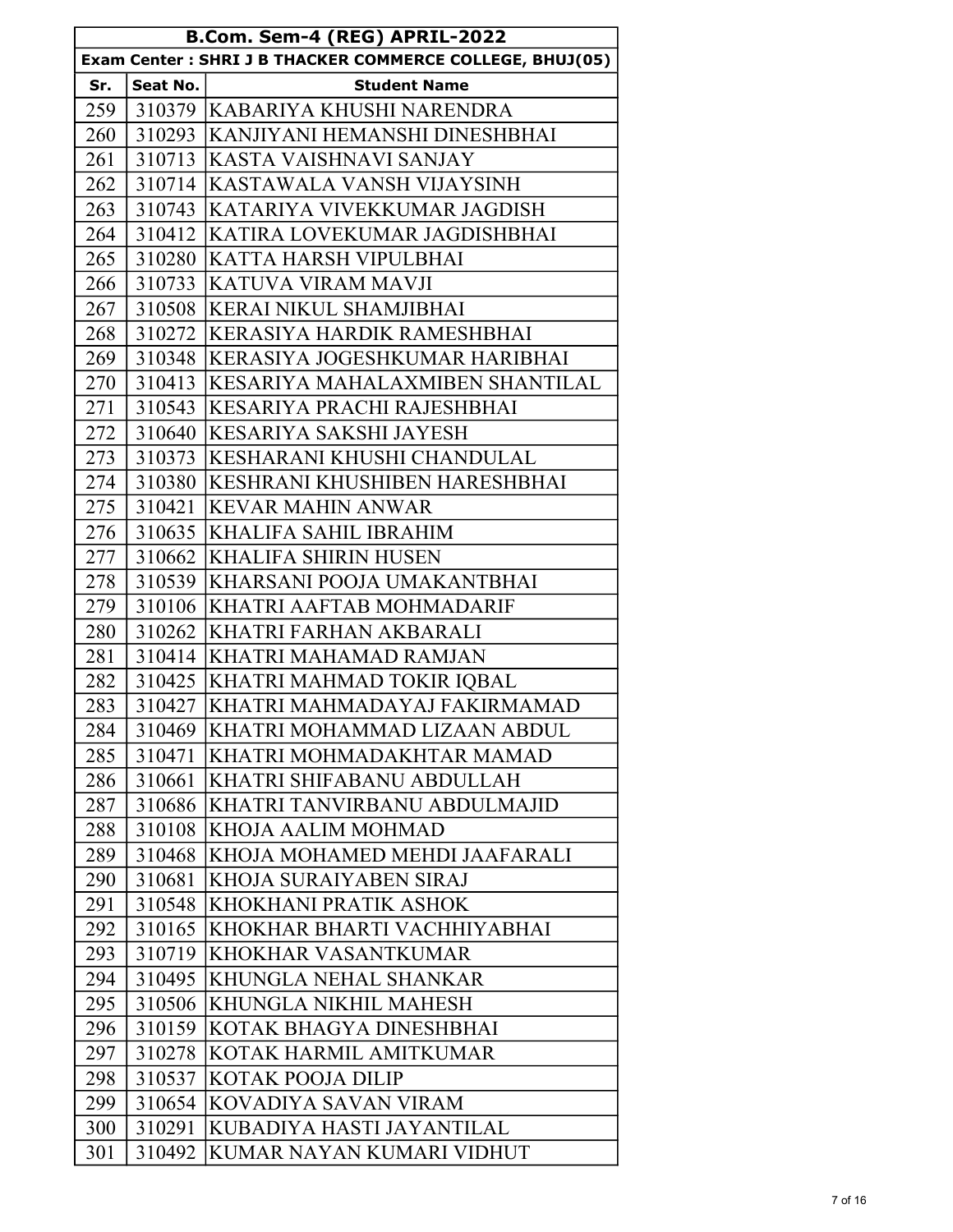| B.Com. Sem-4 (REG) APRIL-2022                            |          |                                         |
|----------------------------------------------------------|----------|-----------------------------------------|
| Exam Center: SHRI J B THACKER COMMERCE COLLEGE, BHUJ(05) |          |                                         |
| Sr.                                                      | Seat No. | <b>Student Name</b>                     |
| 302                                                      |          | 310116 KUMBHAR ABDULSAMAD KASAM         |
| 303                                                      | 310153   | <b>KUMBHAR AYAZ MUSTAK</b>              |
| 304                                                      |          | 310322 KUMBHAR JAVED KASAM              |
| 305                                                      | 310431   | <b>KUMBHAR MAKSUD NASIR</b>             |
| 306                                                      | 310518   | KUMBHAR NUMAIR MOHAMMEDRAFIK            |
| 307                                                      | 310575   | <b>KUMBHAR RAJAK RAMJU</b>              |
| 308                                                      |          | 310489 KURESHI NAURINBANU INAYAT        |
| 309                                                      | 310117   | LAHEJI ABDULRAJAK BASHIRHASHAN          |
| 310                                                      |          | 310180 LAKHANI BHOOMI NIRANJANBHAI      |
| 311                                                      |          | 310594 LAKHANI REHANA NISARALI          |
| 312                                                      |          | 310150 LANGHA ATIYABEN AMAD             |
| 313                                                      |          | 310347 LIMBANI JITINKUMAR RAJENDRAKUMAR |
| 314                                                      |          | 310515 LIMBANI NITYAKUMAR VINODBHAI     |
| 315                                                      | 310563   | LIMBANI PURVI PRITAMBHAI                |
| 316                                                      |          | 310623 LIMBANI RUSHIT PRAFULLBHAI       |
| 317                                                      |          | 310323 LOKWANI JAY PURANBHAI            |
| 318                                                      | 310385   | LONCHA KISANKUMAR NAVINBHAI             |
| 319                                                      |          | 310112 LUHAR AATIKA AHMED MUSA          |
| 320                                                      |          | 310290 LUHAR HASAN AMADBHAI             |
| 321                                                      | 310182   | MADHAVI BHOOMIKA KASHIRAM               |
| 322                                                      | 310388   | MADHVI KISHAN AMULBHAI                  |
| 323                                                      |          | 310145  MAHESHWARI ASHISH ASMALBHAI     |
| 324                                                      | 310189   | MAHESHWARI CHANDANI KHAMUBHAI           |
| 325                                                      | 310211   | <b>MAHESHWARI DHARA JIGNESH</b>         |
| 326                                                      |          | 310212   MAHESHWARI DHARAM BABULAL      |
| 327                                                      | 310240   | MAHESHWARI DINESHKUMAR KANJI            |
| 328                                                      | 310332   | MAHESHWARI JAYESH DEVJI                 |
| 329                                                      | 310333   | <b>MAHESHWARI JAYESH VERSHI</b>         |
| 330                                                      | 310369   | MAHESHWARI KHUSHAL ARJANBHAI            |
| 331                                                      | 310370   | MAHESHWARI KHUSHAL BHARATBHAI           |
| 332                                                      | 310510   | MAHESHWARI NILESHKUMAR                  |
| 333                                                      | 310587   | MAHESHWARI RASIKBHAI ABHUBHAI           |
| 334                                                      | 310588   | MAHESHWARI RASILA PUNSHIBHAI            |
| 335                                                      | 310605   | <b>MAHESHWARI RISHABH PARESH</b>        |
| 336                                                      | 310614   | MAHESHWARI ROHIT HAMIRBHAI              |
| 337                                                      | 310619   | <b>MAHESHWARI ROSHANI AMBALAL</b>       |
| 338                                                      | 310657   | MAHESHWARI SAWAN VRAJESHBHAI            |
| 339                                                      | 310327   | <b>MAHETA JAYDEEP BANVARI</b>           |
| 340                                                      | 310434   | <b>MAHETA MANAN SANDIP</b>              |
| 341                                                      | 310755   | MAICHA YOGESH JAGDISH                   |
| 342                                                      | 310581   | MAJETHIYA RAM RAJESHBHAI                |
| 343                                                      | 310596   | MAJETHIYA RIDDHI ANIL                   |
| 344                                                      | 310467   | MAJOTHI MOHAMADKASIM                    |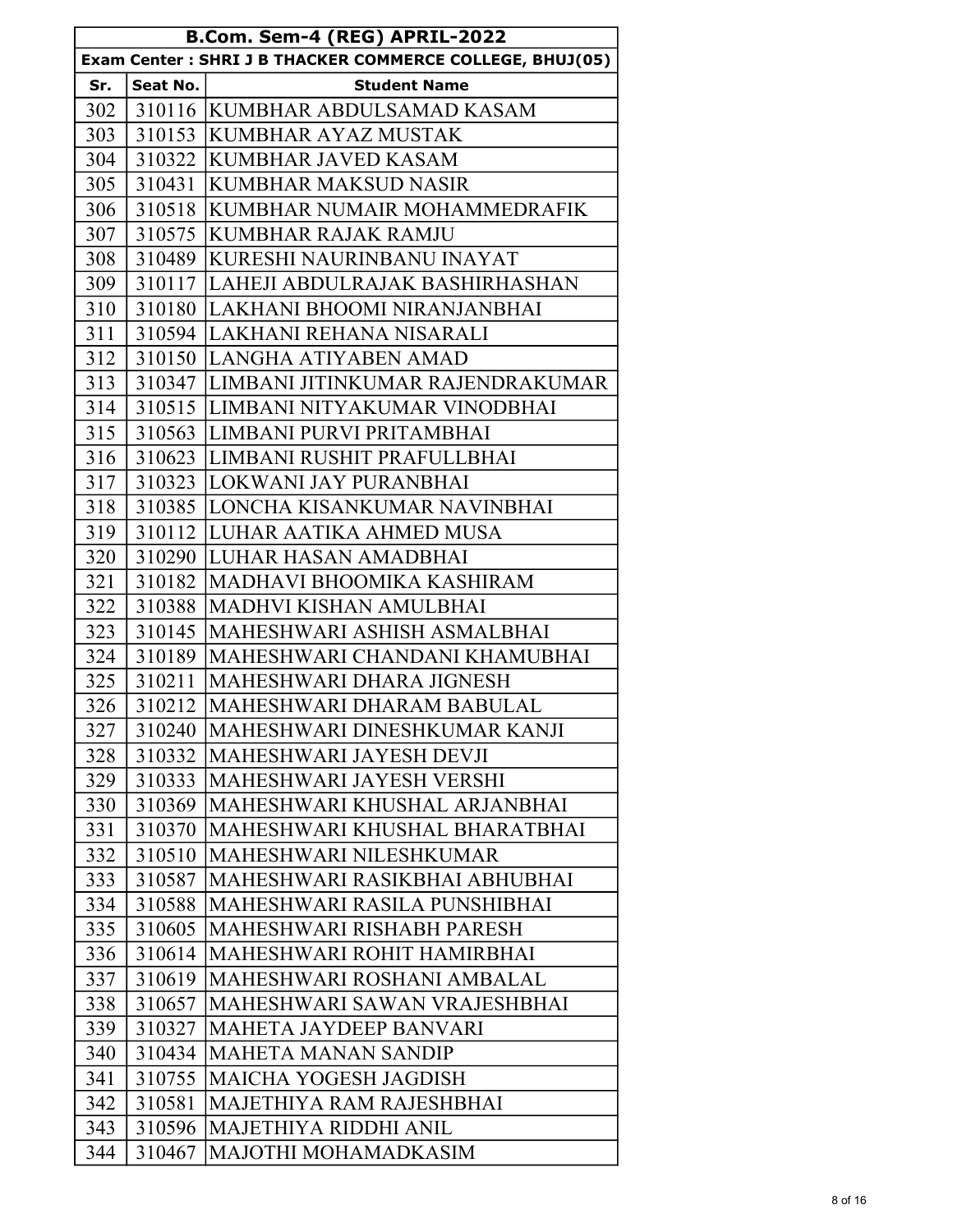| B.Com. Sem-4 (REG) APRIL-2022 |          |                                                          |
|-------------------------------|----------|----------------------------------------------------------|
|                               |          | Exam Center: SHRI J B THACKER COMMERCE COLLEGE, BHUJ(05) |
| Sr.                           | Seat No. | <b>Student Name</b>                                      |
| 345                           |          | 310113  MAKANI AAYUSHI NARENDRABHAI                      |
| 346                           |          | 310274 MAKANI HARDIKKUMAR JAGDISHBHAI                    |
| 347                           | 310503   | <b>MAKANI NIDHIBEN BHAVANBHAI</b>                        |
| 348                           |          | 310658   MAKLAI SHAHEENA HANIF                           |
| 349                           | 310340   | <b>MAKVANA JEET KISHORBHAI</b>                           |
| 350                           | 310363   | MAKWANA KAUSHIK LALJIBHAI                                |
| 351                           |          | 310480 MAKWANA MUSKAN PARESHBHAI                         |
| 352                           |          | 310358   MALAM KARAN JIGNESHBHAI                         |
| 353                           | 310260   | MALEK FAIZAN ABDULRAZAK                                  |
| 354                           | 310738   | <b>MANANI VISHNUKUMAR MOHAN</b>                          |
| 355                           | 310245   | <b>MANGE DISHA HARESHBHAI</b>                            |
| 356                           | 310470   | <b>IMANIAR MOHMAD MAROOF SALIM</b>                       |
| 357                           | 310128   | <b>MANJOTHI AMAN ABDUL</b>                               |
| 358                           | 310552   | <b>MARAND PREET RAVAJI</b>                               |
| 359                           | 310162   | MARVADA BHARAT NANJIBHAI                                 |
| 360                           | 310239   | <b>MATA DINESHBHAI RANABHAI</b>                          |
| 361                           | 310437   | <b>MATA MANOJBHAI HARIBHAI</b>                           |
| 362                           | 310229   | <b>IMAYECHA DHRUVIL RAJESH</b>                           |
| 363                           | 310122   | <b>MEHTA AESHA AJAYKUMAR</b>                             |
| 364                           | 310132   | <b>IMEHTA ANJALI SURESHBHAI</b>                          |
| 365                           | 310195   | <b>IMEHTA DARSH ROHIT</b>                                |
| 366                           | 310215   | <b>MEHTA DHARMIK KAMALBHAI</b>                           |
| 367                           | 310223   | IMEHTA DHRUTI DHAVAL                                     |
| 368                           | 310231   | MEHTA DHVANI RAHULBHAI                                   |
| 369                           | 310325   | <b>MEHTA JAY PANKAJ</b>                                  |
| 370                           |          | 310338   MEHTA JEEL KIRAN                                |
| 371                           | 310393   | <b>MEHTA KRISHI RAVIBHAI</b>                             |
| 372                           | 310486   | <b>MEHTA NANDINI MAHESH</b>                              |
| 373                           | 310671   | MEHTA SHRUSHTI DEEPAK                                    |
| 374                           | 310689   | MEMON TASKINBANU MAMADIOBAL                              |
| 375                           | 310244   | <b>MEPANI DIPTI GOVIND</b>                               |
| 376                           | 310308   | MERIYA HIRENBHAI GELABHAI                                |
| 377                           | 310136   | MISHRA ANKIT MANOJKUMAR                                  |
| 378                           | 310558   | MISHRA PRITI TARKESHWAR                                  |
| 379                           | 310732   | <b>MOD VIRAL CHETAN</b>                                  |
| 380                           | 310473   | MORABIYA MOKSH KETANBHAI                                 |
| 381                           | 310266   | MORBIYA GAURAV VADILAL                                   |
| 382                           | 310365   | <b>MOTA KEVAL SANJAY</b>                                 |
| 383                           | 310130   | MOTTA ANJALI HARENDRA                                    |
| 384                           | 310402   | MULCHANDANI KUNAL SURESH                                 |
| 385                           | 310148   | NADODA ASHWIN NARSHANGBHAI                               |
| 386                           | 310271   | NAI GULAM MURTUZA ABDULGANI                              |
| 387                           | 310716   | <b>NANDA VANSHIKA NITINKUMAR</b>                         |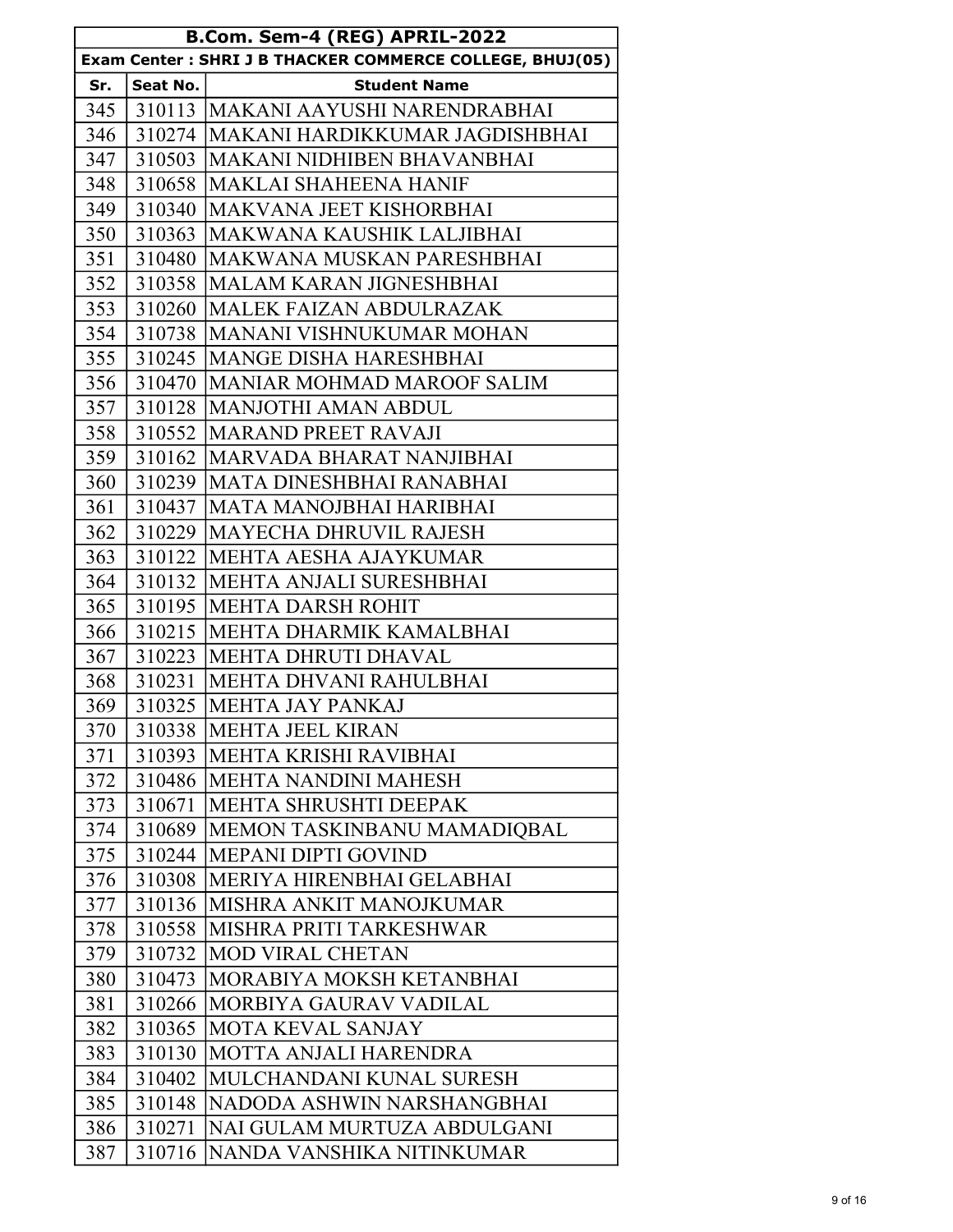| B.Com. Sem-4 (REG) APRIL-2022 |          |                                                          |
|-------------------------------|----------|----------------------------------------------------------|
|                               |          | Exam Center: SHRI J B THACKER COMMERCE COLLEGE, BHUJ(05) |
| Sr.                           | Seat No. | <b>Student Name</b>                                      |
| 388                           |          | 310177   NATHANI BHAVYA VASANTLAL                        |
| 389                           |          | 310642 INATHANI SALONI LABHSHANKAR                       |
| 390                           | 310181   | <b>NATHBAVA BHOOMI BHARATNATH</b>                        |
| 391                           |          | 310463 NATHBAVA MITAL RAGHUNATH                          |
| 392                           |          | 310566 NAYAKA RAHUL SURESHBHAI                           |
| 393                           | 310296   | <b>NAYANI HENSIBEN JAYANTILAL</b>                        |
| 394                           |          | 310602 NAYANI RIDDHIBEN SHANTILAL                        |
| 395                           | 310351   | <b>NAZAR KALPESH DHANJIBHAI</b>                          |
| 396                           |          | 310328 NINAMA JAYDEEP BABUBHAI                           |
| 397                           | 310702   | <b>ODHAVANI UDAY JIGNESHBHAI</b>                         |
| 398                           | 310512   | <b>PADHARA NIRALI DEVRAJ</b>                             |
| 399                           |          | 310158 PADHIYAR BHAGIRATHSINH VIJAYSINH                  |
| 400                           |          | 310516 PANDITPAUTRA NIWI DINESHBHAI                      |
| 401                           | 310202   | <b>PANDYA DEEPALI MAHENDRA</b>                           |
| 402                           |          | 310715 PANDYA VANSH BHAVESH                              |
| 403                           |          | 310484   PARASIYA NAMAN PARSOTAM                         |
| 404                           | 310227   | <b>PAREKH DHRUV NAVINBHAI</b>                            |
| 405                           |          | 310556 PARIHAR PRITAMSINGH RANSINGH                      |
| 406                           | 310171   | <b>PARMAR BHAVIK MAHESH</b>                              |
| 407                           | 310285   | PARMAR HARSHIL SANJAYKUMAR                               |
| 408                           |          | 310422 PARMAR MAHIPALSINH CHHOTALAAL                     |
| 409                           |          | 310441   PARMAR MANSI VINOD                              |
| 410                           | 310448   | <b>PARMAR MAYURDHVAJSINH</b>                             |
| 411                           |          | 310497 PARMAR NENCY ARUNBHAI                             |
| 412                           |          | 310498 PARMAR NENCY HARESHBHAI                           |
| 413                           |          | 310499   PARMAR NENSI JAYRAM                             |
| 414                           | 310501   | <b>PARMAR NIDHI AMRUTLAL</b>                             |
| 415                           |          | 310527   PARMAR PARESHKUMAR RAMJIBHAI                    |
| 416                           |          | 310697   PARMAR TULSI RAJIV                              |
| 417                           |          | 310704 PARMAR UMANGKUMAR                                 |
| 418                           |          | 310717 PARMAR VANSHITA SHAILESH                          |
| 419                           |          | 310535  PARSIYA POOJA ARVINDBHAI                         |
| 420                           | 310664   | <b>PARVADIYA SHIVAM MAHESH BHAI</b>                      |
| 421                           | 310241   | <b>PATEL DIP NARSINH</b>                                 |
| 422                           | 310282   | <b>PATEL HARSH JAGDISHBHAI</b>                           |
| 423                           | 310301   | <b>PATEL HETVI KIRIT</b>                                 |
| 424                           | 310392   | <b>PATEL KRIS MOHANLAL</b>                               |
| 425                           | 310520   | <b>PATEL OM PRAVINKUMAR</b>                              |
| 426                           | 310631   | PATEL SAHARSH MAHESHBHAI                                 |
| 427                           |          | 310679   PATEL SUMIT NAVIN                               |
| 428                           | 310488   | PATHAN NASHIR HUSEN NURMAMAD                             |
| 429                           | 310565   | PATHAN RAHILA KASAM                                      |
| 430                           | 310698   | PATIL TUSHAR VIKAS                                       |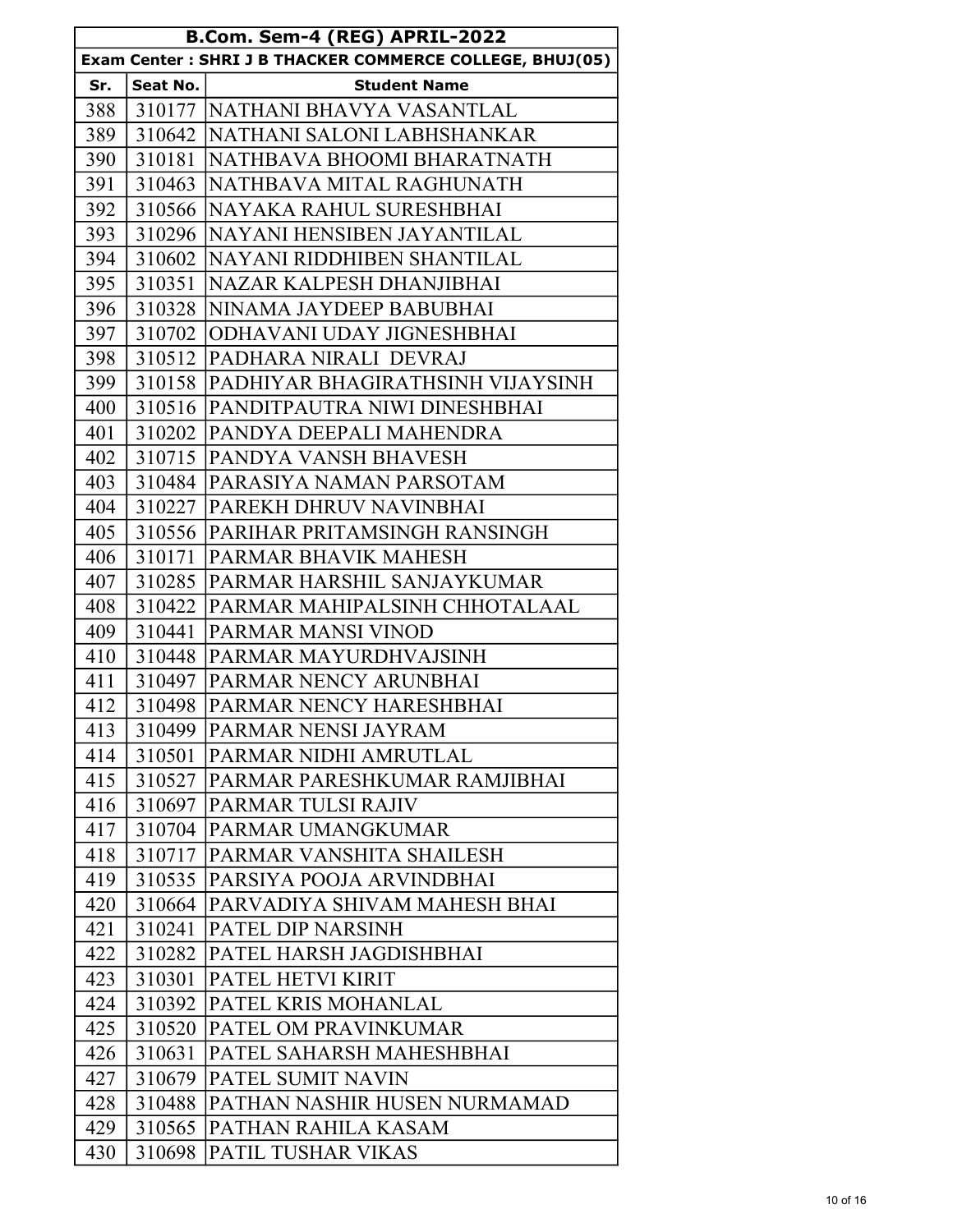|            |                    | B.Com. Sem-4 (REG) APRIL-2022                            |
|------------|--------------------|----------------------------------------------------------|
|            |                    | Exam Center: SHRI J B THACKER COMMERCE COLLEGE, BHUJ(05) |
| Sr.<br>431 | Seat No.<br>310248 | <b>Student Name</b><br><b>PINDORIA DIVYABEN LAXMAN</b>   |
| 432        | 310139             | PINDORIYA ANSHU MAHENDRABHAI                             |
| 433        |                    | 310249 PINDORIYA DIYA KIRTIKUMAR                         |
| 434        |                    | 310735 PINDORIYA VISHAL SURESH BHAI                      |
| 435        | 310472             | PIR MOHMEDAMANSHA                                        |
| 436        | 310727             | PITRODA VINAL DHARMENDRA                                 |
| 437        | 310209             | <b>POKAR DHAIRYAKUMAR JENTILAL</b>                       |
| 438        | 310233             | POKAR DHWANI SHANTILAL                                   |
| 439        | 310439             | POKAR MANSI SURESHBHAI                                   |
| 440        | 310645             | <b>POKAR SANDHYA KISHORBHAI</b>                          |
| 441        | 310461             | POMAL MILAP HITESH                                       |
| 442        | 310538             | POMAL POOJA BIPINBHAI                                    |
| 443        | 310540             | <b>PRAJAPATI POOJA SHANKARBHAI</b>                       |
| 444        | 310741             | PRAJAPATI VIVEK ARJAN                                    |
| 445        | 310268             | RABARI GEETABEN DEVABHAI                                 |
| 446        | 310314             | <b>RABARI JAGDISHBHAI PALABHAI</b>                       |
| 447        |                    | 310356 RABARI KARAN RAMESH                               |
| 448        | 310406             | <b>RABARI LAKHIBEN JESHABHAI</b>                         |
| 449        | 310458             | RABARI MEGABHAI BUDHABHAI                                |
| 450        | 310649             | RABARI SANJAY PALABHAI                                   |
| 451        | 310729             | RABARI VINOD OLA                                         |
| 452        | 310687             | <b>RACHH TAPAN HITENKUMAR</b>                            |
| 453        |                    | 310152 RAJ AUM PRAVINBHAI                                |
| 454        | 310524             | <b>RAJ PANKTI DILIPSINH</b>                              |
| 455        |                    | 310246 RAJANI DIVYA NAROTTAMBHAI                         |
| 456        |                    | 310234 RAJGOR DHYANI BHASKARBHAI                         |
| 457        | 310326             | RAJGOR JAY MAHESHBHAI                                    |
| 458        | 310420             | RAJGOR MAHIMA MUKESH                                     |
| 459        | 310474             | RAJGOR MONIK KUMAR KISHORBHAI                            |
| 460        | 310531             | RAJGOR PARTH PRADIPBHAI                                  |
| 461        | 310569             | RAJGOR RAHULKUMAR PRABHULAL                              |
| 462        | 310624             | RAJGOR RUSHITABEN KHARASHANKAR                           |
| 463        | 310637             | RAJPUT SAKSHI SUNIL KUMAR                                |
| 464        | 310164             | RAMANI BHARGAV MAHESHBHAI                                |
| 465        | 310208             | RAMANI DEVYANI VINODBHAI                                 |
| 466        | 310411             | RAMANI LEENA SHANTILAL                                   |
| 467        | 310609             | RAMANI RIYA KISHORBHAI                                   |
| 468        | 310617             | RANGANI ROMITKUMAR SHANTILAL                             |
| 469        | 310352             | RATHAVA KALPESH BHAI LATU BHAI                           |
| 470        | 310131             | RATHOD ANJALI DHIREN BHAI                                |
| 471        | 310174             | RATHOD BHAVIK BHAVYARAJ                                  |
| 472        | 310193             | RATHOD CHIRAGSINH KANTIBHAI                              |
| 473        | 310303             | RATHOD HETVI CHETANKUMAR                                 |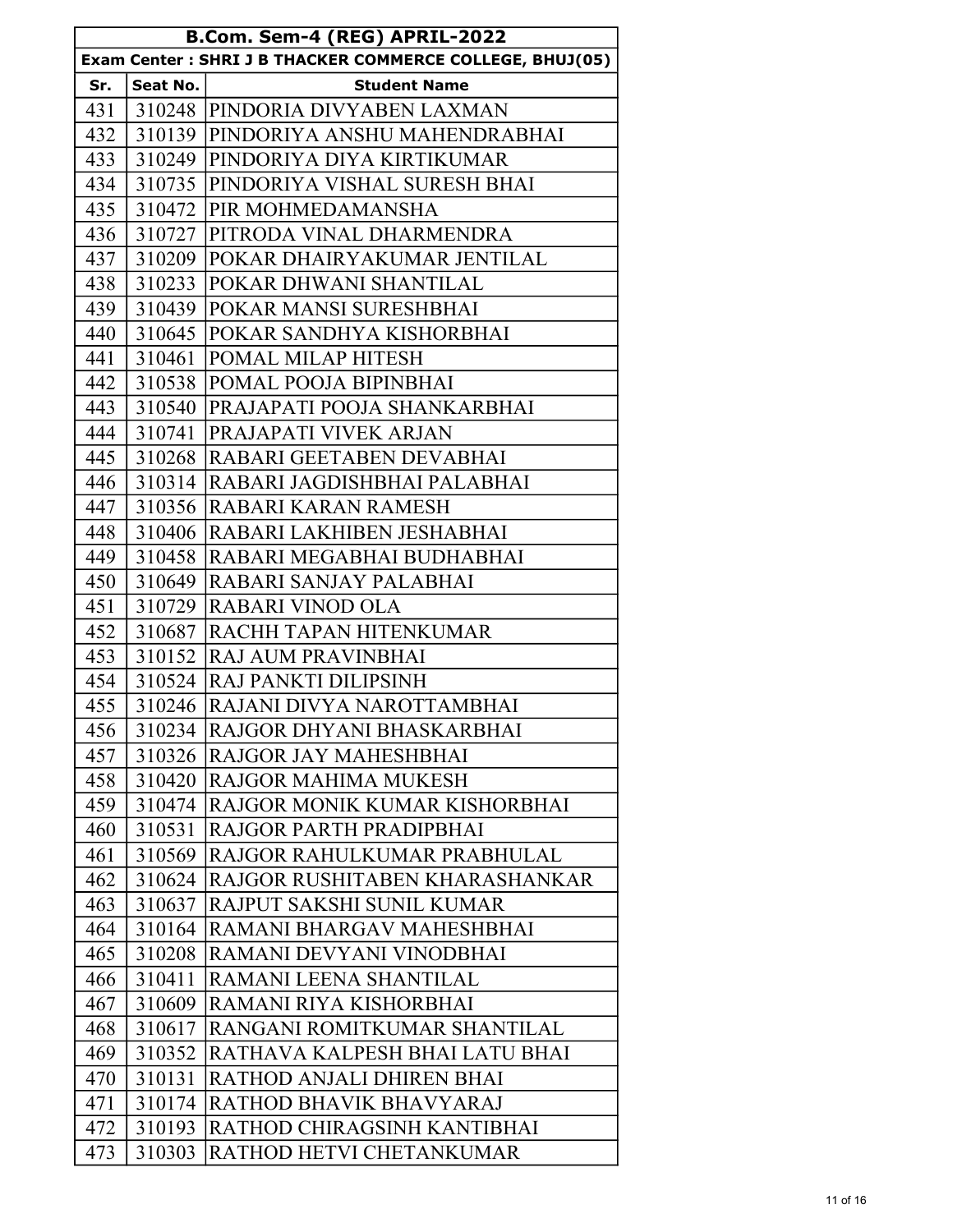| B.Com. Sem-4 (REG) APRIL-2022                            |          |                                        |
|----------------------------------------------------------|----------|----------------------------------------|
| Exam Center: SHRI J B THACKER COMMERCE COLLEGE, BHUJ(05) |          |                                        |
| Sr.                                                      | Seat No. | <b>Student Name</b>                    |
| 474                                                      |          | 310342 RATHOD JIGARKUMAR LAXMANBHAI    |
| 475                                                      |          | 310357  RATHOD KARAN RAJESHBHAI        |
| 476                                                      | 310436   | <b>RATHOD MANISHKUMAR</b>              |
| 477                                                      | 310477   | <b>RATHOD MRUDANGEE SANJAY</b>         |
| 478                                                      | 310494   | <b>RATHOD NEHAL VINODBHAI</b>          |
| 479                                                      | 310541   | RATHOD POOJABA JETHUBHA                |
| 480                                                      | 310560   | <b>RATHOD PRIYANKA AJAY</b>            |
| 481                                                      | 310656   | <b>RATHOD SAVANTRIBEN PRABHULAL</b>    |
| 482                                                      | 310753   | <b>RATHOD YASHWINI PURANSINH</b>       |
| 483                                                      | 310146   | <b>RATHVA ASHISHBHAI DASHARATHBHAI</b> |
| 484                                                      | 310111   | RAYMA AASIF HASAM                      |
| 485                                                      | 310155   | <b>RAYMA AZIZ ADAM</b>                 |
| 486                                                      | 310424   | <b>RAYMA MAHMAD SOHEB KASAMALI</b>     |
| 487                                                      | 310660   | RAYMA SHIFA ABDULRAZAK                 |
| 488                                                      | 310444   | <b>ROY MANVI SUBHASH</b>               |
| 489                                                      | 310693   | <b>RUDANI TIRTH HARSHAD</b>            |
| 490                                                      | 310694   | <b>RUDANI TORAL AMRUTLAL</b>           |
| 491                                                      | 310304   | <b>RUPAREL HIMANSHI NILESH</b>         |
| 492                                                      | 310680   | <b>SAINI SUNIL TARACHAND</b>           |
| 493                                                      | 310319   | <b>SALAT JANVI YOGESHBHAI</b>          |
| 494                                                      | 310107   | SAMA AALEMA ABDULRAZAK                 |
| 495                                                      | 310140   | <b>SAMA ARHAN ASFAO</b>                |
| 496                                                      | 310263   | <b>SAMA FARHEEN SOKATHUSEN</b>         |
| 497                                                      | 310482   | SAMA NAIMA MAHMAD NASIR                |
| 498                                                      | 310621   | <b>SAMA RUKSAR MAHAMADSALIM</b>        |
| 499                                                      | 310677   | <b>SAMA SULTAN ABDULRAJAK</b>          |
| 500                                                      | 310381   | <b>SAMASANDHI KHWAIS JUSAB</b>         |
| 501                                                      | 310127   | <b>SAMEJA AMAN ASLAM</b>               |
| 502                                                      | 310481   | <b>SANGAR MUSTAFA ASLAM</b>            |
| 503                                                      | 310577   | <b>SANGAR RAJAN HIRALAL</b>            |
| 504                                                      | 310475   | SANGHARIYAT MOSINHUSEN JUSABBHAI       |
| 505                                                      | 310404   | SANGHVI KUNJ MAHESHBHAI                |
| 506                                                      | 310710   | SANKHALA VAIBHAVKUMAR TULSHIDAS        |
| 507                                                      | 310760   | SARVAIYA ZEEL DINESHBHAI               |
| 508                                                      | 310372   | SENGHANI KHUSHI HITESHBHAI             |
| 509                                                      | 310519   | SENGHANI OM KISHORBHAI                 |
| 510                                                      | 310745   | SENGHANI VRUTIK PARESHBHAI             |
| 511                                                      | 310287   | SHAH HARSHIT RAJANBHAI                 |
| 512                                                      | 310341   | <b>SHAH JENNY DINESHCHANDRA</b>        |
| 513                                                      | 310382   | <b>SHAH KINJAL LATESH</b>              |
| 514                                                      | 310395   | <b>SHAH KRISHITA HEMAN</b>             |
| 515                                                      | 310528   | <b>SHAH PARIDHI HITESH</b>             |
| 516                                                      | 310533   | <b>SHAH PARTHVI HITENDRA</b>           |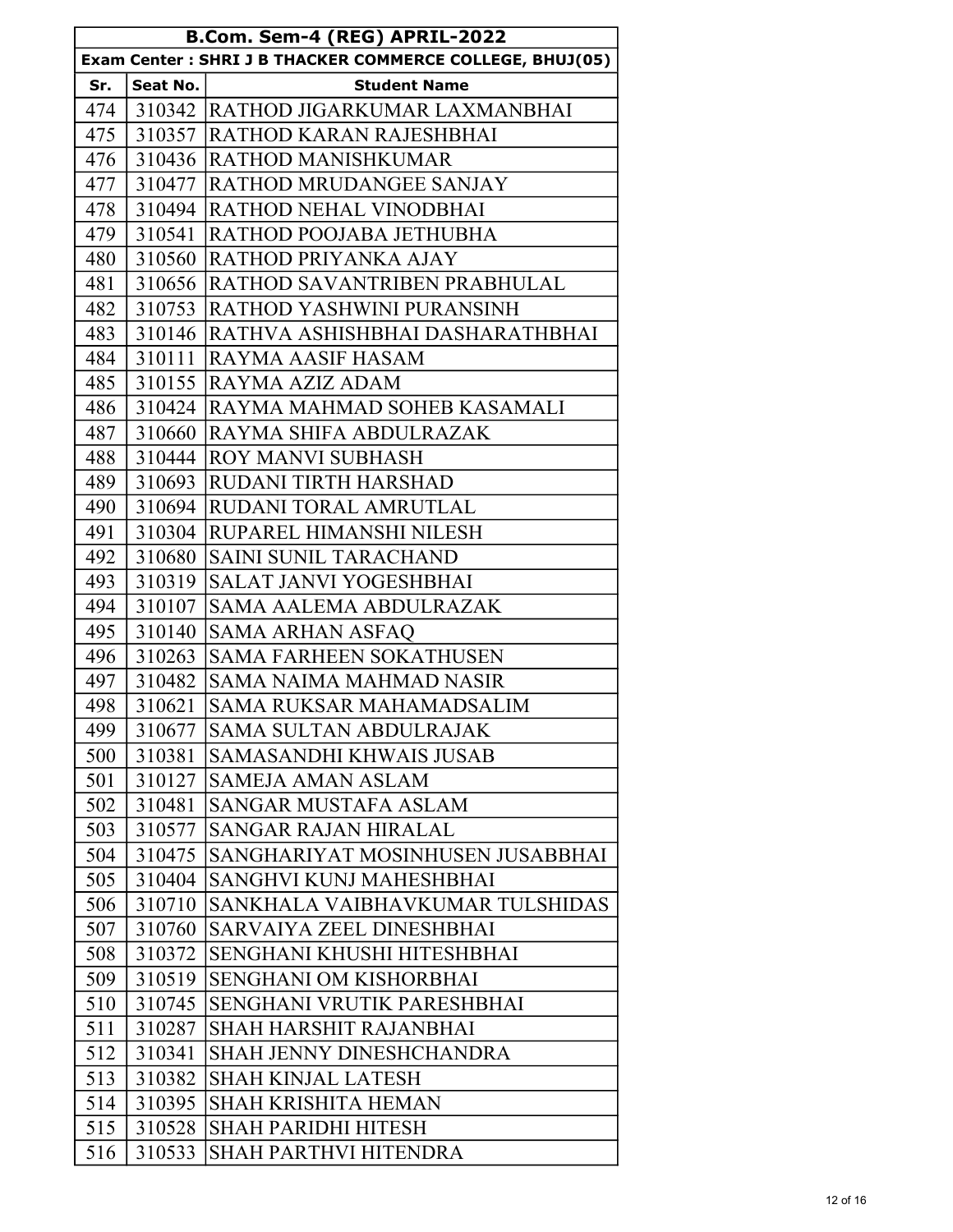| B.Com. Sem-4 (REG) APRIL-2022                            |          |                                     |  |  |
|----------------------------------------------------------|----------|-------------------------------------|--|--|
| Exam Center: SHRI J B THACKER COMMERCE COLLEGE, BHUJ(05) |          |                                     |  |  |
| Sr.                                                      | Seat No. | <b>Student Name</b>                 |  |  |
|                                                          |          | 517   310595   SHAH RICHA MANISH    |  |  |
| 518                                                      |          | 310600 SHAH RIDDHI NITINBHAI        |  |  |
| 519                                                      |          | 310685 SHAH TANVIBEN KANTILAL       |  |  |
| 520                                                      |          | 310695  SHAH TRUPTI GIRISHBHAI      |  |  |
| 521                                                      |          | 310744 SHAH VRUTI RAJESH            |  |  |
| 522                                                      |          | 310194 SHAIKH DANISH MUSTAKIM       |  |  |
| 523                                                      |          | 310446  SHEIKH MARIYA KHURSHID      |  |  |
| 524                                                      | 310627   | SHEIKH SABINA YASMINA YASIN         |  |  |
| 525                                                      |          | 310633 SHEIKH SAHEBA MD AKBAR       |  |  |
| 526                                                      |          | 310254  SHETH DRASHTI BHUPEN        |  |  |
| 527                                                      | 310349   | SHETHIYA JULEE HARESHBHAI           |  |  |
| 528                                                      | 310478   | SHIVHARE MRUNALI MITESHBHAI         |  |  |
| 529                                                      | 310599   | <b>SHUKLA RIDDHI RAJANIKANT</b>     |  |  |
| 530                                                      | 310151   | <b>SIJU ATULKUMAR HARJIBHAI</b>     |  |  |
| 531                                                      | 310298   | <b>SIJU HETAL DINESHBHAI</b>        |  |  |
| 532                                                      |          | 310447  SIJU MAYUR BHAI RAMESH BHAI |  |  |
| 533                                                      | 310493   | <b>SIJU NEHABEN KHIMJIBHAI</b>      |  |  |
| 534                                                      | 310166   | SINCHANIYA BHARTI KHIMJI            |  |  |
| 535                                                      | 310409   | SINDHAL LAVYRAJSINH VIRAMJI         |  |  |
| 536                                                      | 310289   | SODHA HARSHPALSINH RUPUBHA          |  |  |
| 537                                                      | 310316   | SODHA JALAMSINH RANUBHA             |  |  |
| 538                                                      | 310419   | SODHA MAHENDRASINH CHATURSINH       |  |  |
| 539                                                      | 310632   | SODHA SAHDEVSINH JETHUSINH          |  |  |
| 540                                                      | 310643   | SODHA SAMARATSINH KHETAJI           |  |  |
| 541                                                      | 310242   | SOLANKI DIPA PRAVINBHAI             |  |  |
| 542                                                      | 310299   | <b>SOLANKI HETAVI KIRITKUMAR</b>    |  |  |
| 543                                                      | 310378   | SOLANKI KHUSHI GIRISHBHAI           |  |  |
| 544                                                      | 310418   | <b>SOLANKI MAHEK HARDIK</b>         |  |  |
| 545                                                      | 310483   | SOLANKI NAIMISHA GIRISHBHAI         |  |  |
| 546                                                      | 310521   | <b>SOLANKI OM PRAFULKUMAR</b>       |  |  |
| 547                                                      | 310523   | <b>SOLANKI OM PRAKASHBHAI</b>       |  |  |
| 548                                                      | 310522   | <b>SOLANKI OM SHAILESHKUMAR</b>     |  |  |
| 549                                                      | 310534   | SOLANKI PLERY BHARATKUMAR           |  |  |
| 550                                                      | 310561   | SOLANKI PRIYANSHU DEEPAKBHAI        |  |  |
| 551                                                      | 310572   | SOLANKI RAJ HITESHBHAI              |  |  |
| 552                                                      | 310611   | SOLANKI ROHAN JITENDRABHAI          |  |  |
| 553                                                      | 310676   | SOLANKI SOHAM KANTILAL              |  |  |
| 554                                                      | 310701   | SOLANKI UDAY KIRANBHAI              |  |  |
| 555                                                      | 310709   | SOLANKI VAIBHAV NITINKUMAR          |  |  |
| 556                                                      | 310562   | SOMAIYA PRUTHA RAJESH               |  |  |
| 557                                                      | 310294   | SONEJI HENCY SUMANBHAI              |  |  |
| 558                                                      | 310125   | SONI AJIT JAYESHBHAI                |  |  |
| 559                                                      | 310183   | SONI BHUMI VIPULBHAI                |  |  |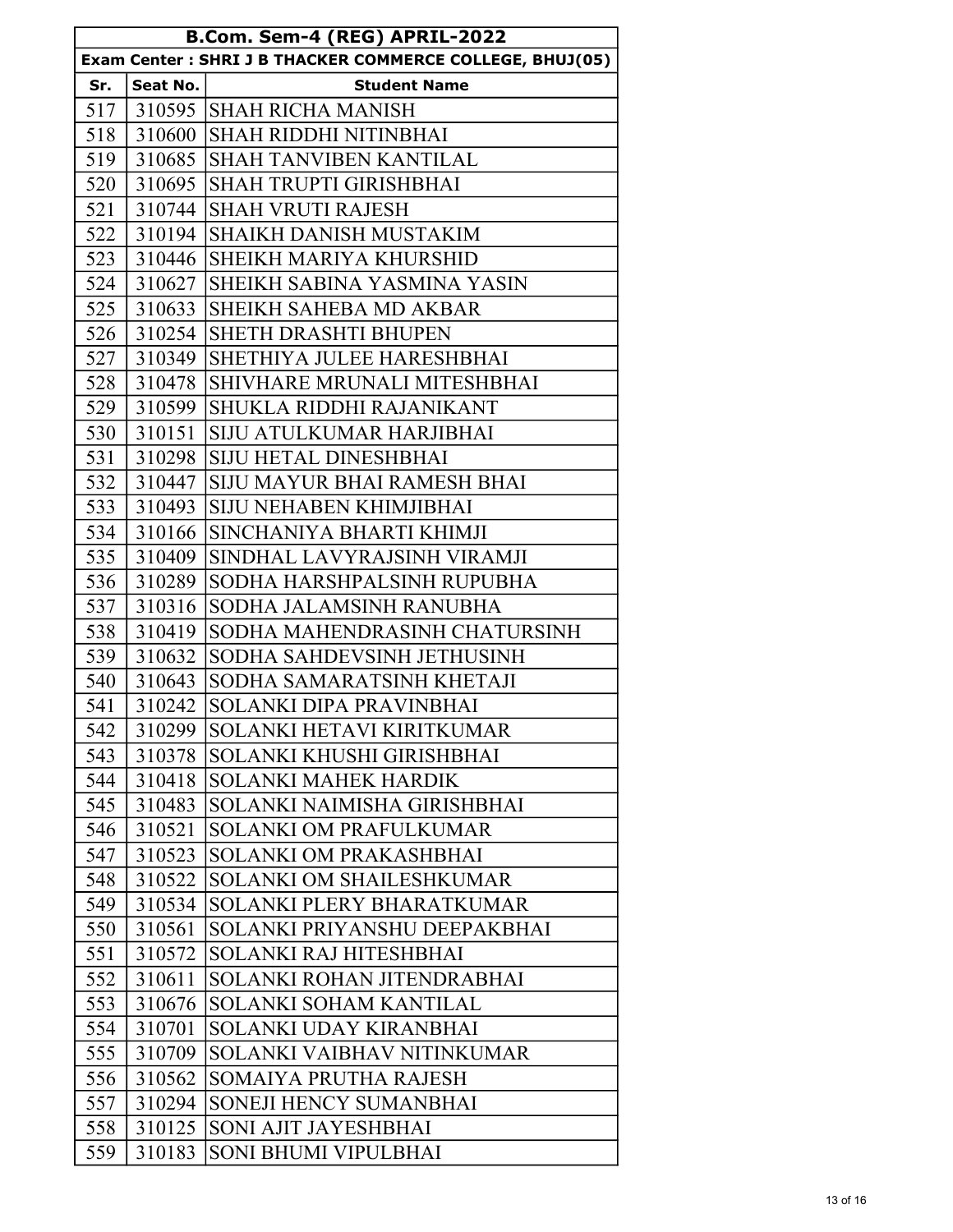| B.Com. Sem-4 (REG) APRIL-2022                            |          |                              |  |  |
|----------------------------------------------------------|----------|------------------------------|--|--|
| Exam Center: SHRI J B THACKER COMMERCE COLLEGE, BHUJ(05) |          |                              |  |  |
| Sr.                                                      | Seat No. | <b>Student Name</b>          |  |  |
| 560                                                      |          | 310205 SONI DEV HITENDRA     |  |  |
| 561                                                      | 310251   | SONI DIYA KIRTIBHAI          |  |  |
| 562                                                      | 310313   | SONI ISHAN NAILESHBHAI       |  |  |
| 563                                                      | 310355   | SONI KAPIL RAJESHBHAI        |  |  |
| 564                                                      | 310453   | <b>SONI MEET SUBHASBHAI</b>  |  |  |
| 565                                                      | 310691   | <b>SONI TEJAS VINODBHAI</b>  |  |  |
| 566                                                      | 310185   | SORATHIYA BRIJESH MAHENDRA   |  |  |
| 567                                                      | 310114   | <b>SOTA ABBAS SATAR</b>      |  |  |
| 568                                                      | 310736   | SUIYA VISHALKUMAR BHARATBHAI |  |  |
| 569                                                      | 310110   | <b>SUMRA AASHIYANA ASLAM</b> |  |  |
| 570                                                      | 310426   | SUMRA MAHMADANIS ABDULHUSEN  |  |  |
| 571                                                      | 310504   | <b>SUMRA NIHAR ABUBAKAR</b>  |  |  |
| 572                                                      | 310410   | SURANI LAXIT BHUPENDRABHAI   |  |  |
| 573                                                      | 310442   | SURANI MANSI NAVINKUMAR      |  |  |
| 574                                                      | 310452   | <b>SURANI MEERA PRAKASH</b>  |  |  |
| 575                                                      | 310514   | SURYAVANSHI NISHA ASHOKBHAI  |  |  |
| 576                                                      | 310222   | SUTHAR DHRUTI RAMNIKBHAI     |  |  |
| 577                                                      | 310279   | <b>SUTHAR HARSH VINOD</b>    |  |  |
| 578                                                      | 310364   | SUTHAR KAVITA RANCHHODBHAI   |  |  |
| 579                                                      | 310119   | THACKER ABHAY JITENDRABHAI   |  |  |
| 580                                                      | 310120   | THACKER ABHAY SUDHIR         |  |  |
| 581                                                      | 310154   | THACKER AYUSHI SURESHBHAI    |  |  |
| 582                                                      | 310176   | THACKER BHAVYA JITESHBHAI    |  |  |
| 583                                                      | 310226   | THACKER DHRUV JAYESHKUMAR    |  |  |
| 584                                                      | 310261   | THACKER FALGUNI ANILBHAI     |  |  |
| 585                                                      | 310302   | THACKER HETVI NATVARLAL      |  |  |
| 586                                                      | 310312   | THACKER ISHA VIJAYBHAI       |  |  |
| 587                                                      | 310367   | THACKER KEYUR ARVIND         |  |  |
| 588                                                      | 310368   | THACKER KHUSHAL YOGESHBHAI   |  |  |
| 589                                                      | 310376   | THACKER KHUSHI HARESHBHAI    |  |  |
| 590                                                      | 310394   | THACKER KRISHI VIPUL         |  |  |
| 591                                                      | 310525   | THACKER PARAM HARSHAD        |  |  |
| 592                                                      | 310529   | THACKER PARTH KAMLESH        |  |  |
| 593                                                      | 310536   | THACKER POOJA SATISH         |  |  |
| 594                                                      | 310636   | THACKER SAHIL MAYUR          |  |  |
| 595                                                      | 310646   | THACKER SANDIP CHAMANLAL     |  |  |
| 596                                                      | 310653   | THACKER SAUMYA MUKESHBHAI    |  |  |
| 597                                                      | 310663   | THACKER SHIVAM SUNIL         |  |  |
| 598                                                      | 310723   | THACKER VIDHI DHARMESH       |  |  |
| 599                                                      | 310728   | THACKER VINIT ANILBHAI       |  |  |
| 600                                                      | 310731   | THACKER VIRAJ NIMESH         |  |  |
| 601                                                      | 310324   | THAKAR JAY JAGDISHBHAI       |  |  |
| 602                                                      | 310389   | THAKKAR KISHAN JAGDISHKUMAR  |  |  |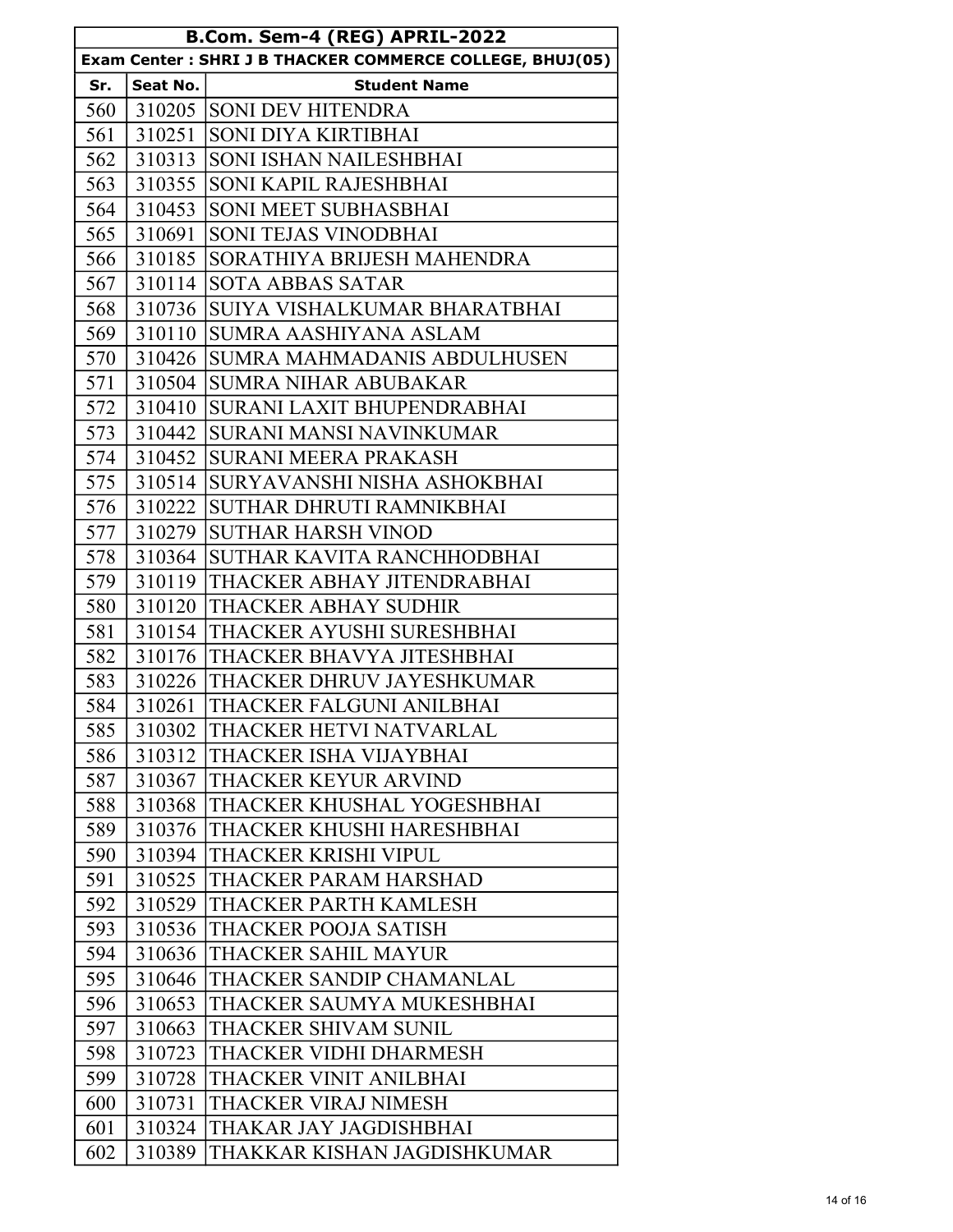| B.Com. Sem-4 (REG) APRIL-2022                             |          |                                        |  |  |
|-----------------------------------------------------------|----------|----------------------------------------|--|--|
| Exam Center : SHRI J B THACKER COMMERCE COLLEGE, BHUJ(05) |          |                                        |  |  |
| Sr.                                                       | Seat No. | <b>Student Name</b>                    |  |  |
| 603                                                       |          | 310430 THAKKAR MAITRIBEN VIJAYBHAI     |  |  |
| 604                                                       |          | 310613 THAKKAR ROHANKUMAR HARESHBHAI   |  |  |
| 605                                                       | 310724   | THAKKAR VIDHI NIRAVKUMAR               |  |  |
| 606                                                       |          | 310232 THAKKER DHVANI JIGNESHBHAI      |  |  |
| 607                                                       | 310397   | THAKKER KRUTIN DENISH                  |  |  |
| 608                                                       | 310513   | THEBA NISHA SAMEER                     |  |  |
| 609                                                       |          | 310490 TURI NAVIN RAMESHBHAI           |  |  |
| 610                                                       |          | 310336 UMRANIYA JAYKUMAR DINESH        |  |  |
| 611                                                       |          | 310718 UPADHYAY VARUN YOGESHBHAI       |  |  |
| 612                                                       |          | 310668 VADHA SHIVUBHA BALUBHA          |  |  |
| 613                                                       | 310250   | VADOR DIYA ANANDBHAI                   |  |  |
| 614                                                       |          | 310288 VADOR HARSHIT MUKESHBHAI        |  |  |
| 615                                                       |          | 310134   VAGADIYA ANJANI DINESH        |  |  |
| 616                                                       |          | 310157 VAGHELA BHAGIRATHSINH           |  |  |
| 617                                                       |          | 310196 VAGHELA DARSHAN DINESHBHAI      |  |  |
| 618                                                       |          | 310236   VAGHELA DILIP VASUBHAI        |  |  |
| 619                                                       |          | 310330 VAGHELA JAYDEV PRAVINBHAI       |  |  |
| 620                                                       |          | 310345   VAGHELA JINALBEN NARENDRABHAI |  |  |
| 621                                                       |          | 310399 VAGHELA KULDIPSINH SHIVUBHA     |  |  |
| 622                                                       | 310601   | VAGHELA RIDDHIBA SUKHDEVSINH           |  |  |
| 623                                                       | 310708   | VAGHELA URVASHIBEN RAMESHBHAI          |  |  |
| 624                                                       |          | 310220 VAIDYA DHRUMI RAJESHBHAI        |  |  |
| 625                                                       | 310416   | VAIDYA MAHARSHI HAREN                  |  |  |
| 626                                                       |          | 310626 VAIDYA RUTWANG UTKARSHBHAI      |  |  |
| 627                                                       |          | 310696 VAJA TRUPTI BABUBHAI            |  |  |
| 628                                                       | 310665   | VALA SHIVANI KAMALESH BHAI             |  |  |
| 629                                                       | 310672   | VALANI SHRUTIBEN JAGDISHBHAI           |  |  |
| 630                                                       | 310435   | VANKAR MANISHA NARAN                   |  |  |
| 631                                                       | 310476   | VARAIYA MOXAL AMIT                     |  |  |
| 632                                                       | 310273   | VARCHAND HARDIK UGABHAI                |  |  |
| 633                                                       | 310684   | VARCHAND SURESHBHAI DAYABHAI           |  |  |
| 634                                                       | 310295   | <b>VARSANI HENSI PREMJI</b>            |  |  |
| 635                                                       | 310297   | VARSANI HETAL NILESH                   |  |  |
| 636                                                       | 310546   | VARSANI PRAKASH NANJI                  |  |  |
| 637                                                       | 310371   | VASANI KHUSHI DIPAKBHAI                |  |  |
| 638                                                       | 310571   | VASANI RAJ SURESH                      |  |  |
| 639                                                       | 310700   | VASANI UDAY BHARAT                     |  |  |
| 640                                                       | 310255   | VED DRISTI DATESH                      |  |  |
| 641                                                       | 310172   | VEKARIYA BHAVIKA ARVIND                |  |  |
| 642                                                       | 310141   | VELANI ARJUN KISHORBHAI                |  |  |
| 643                                                       | 310740   | VINZODA VIVEK RAJESH                   |  |  |
| 644                                                       | 310167   | VORA BHARVI HIREN                      |  |  |
| 645                                                       | 310203   | VORA DESHNA ANISH                      |  |  |